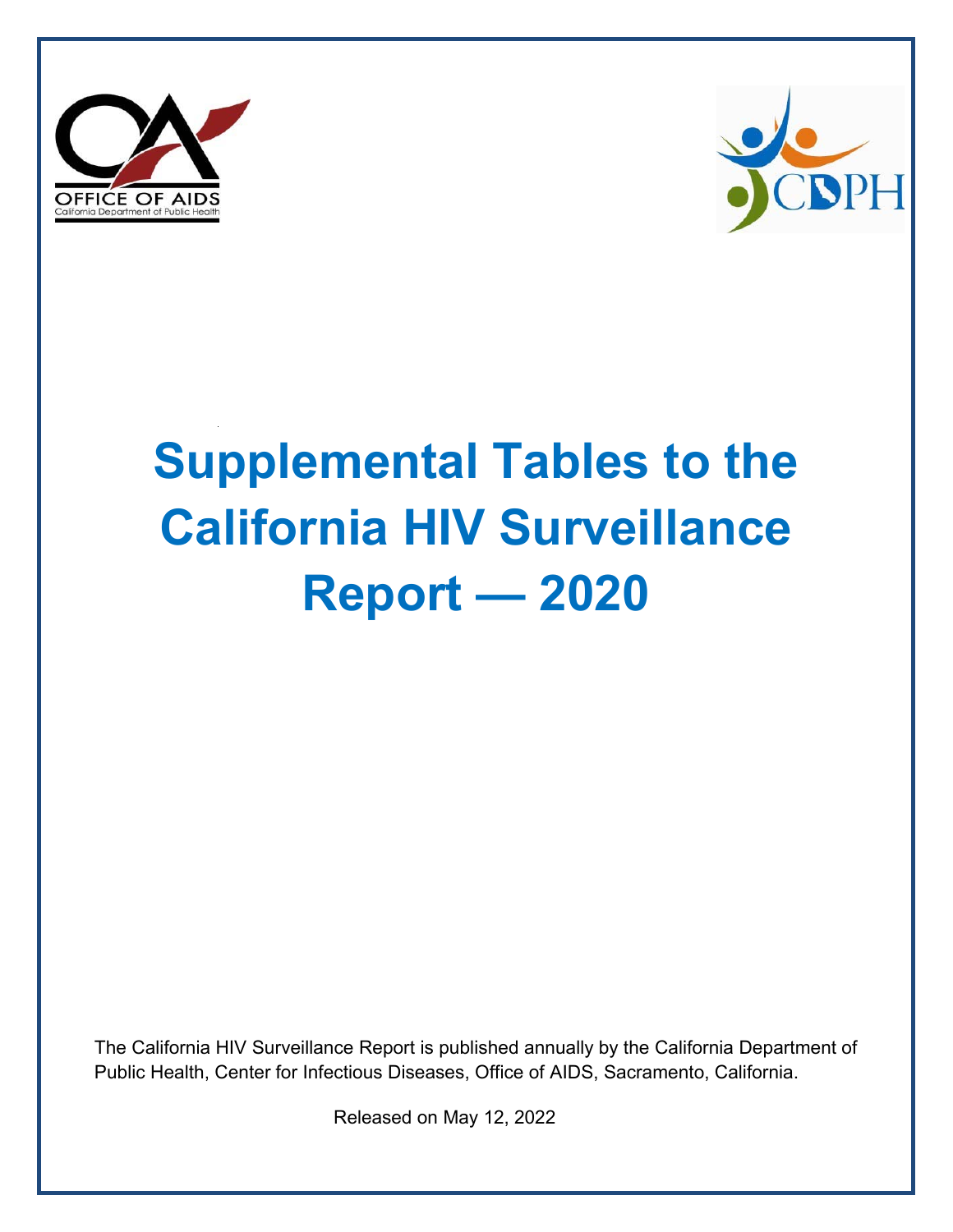# **Table of Tables**

| Table S1a. Persons newly diagnosed with HIV infection, by race/ethnicity and selected                                                                                      | Page 3  |
|----------------------------------------------------------------------------------------------------------------------------------------------------------------------------|---------|
| Table S1b. Persons newly diagnosed with HIV infection, by race/ethnicity and transmission                                                                                  | Page 4  |
| Table S2a. Persons living with diagnosed HIV infection, by race/ethnicity and selected                                                                                     | Page 5  |
| Table S2b. Persons living with diagnosed HIV infection, by race/ethnicity and transmission                                                                                 | Page 6  |
| Table S3a. Persons living with diagnosed HIV infection ever classified as stage 3 (AIDS),<br>by year and selected demographic characteristics, 2016-2020 — California      | Page 7  |
| Table S3b. Persons living with diagnosed HIV infection ever classified as stage 3 (AIDS),                                                                                  | Page 8  |
| Table S3c. Persons living with diagnosed HIV infection ever classified as stage 3 (AIDS),                                                                                  | Page 9  |
| Table S4a. Persons living with diagnosed HIV infection ever classified as stage 3 (AIDS),<br>by race/ethnicity and selected demographic characteristics, 2020 — California | Page 10 |
| Table S4b. Persons living with diagnosed HIV infection ever classified as stage 3 (AIDS),                                                                                  | Page 11 |
|                                                                                                                                                                            |         |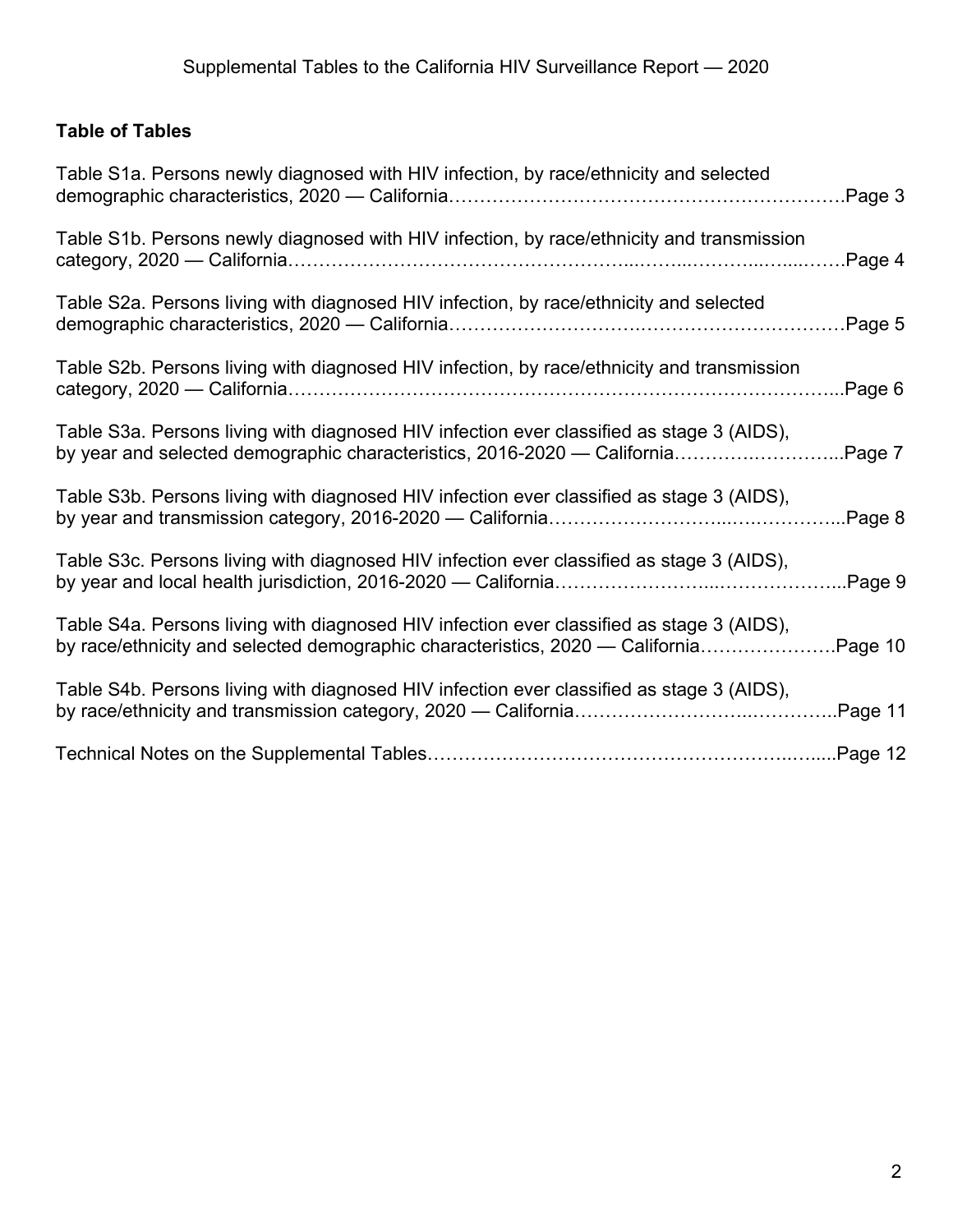|                             |                             | Indian/<br>Alaska<br><b>Native</b> | American |                  | Asian                    | Black/<br>African<br>American |      |       | Latinx | <b>Native</b><br>Hawaiian/<br><b>Pacific</b><br><b>Islander</b> |      |     | White  |              | <b>Multiple</b><br>Races |            | <b>Total</b>                |
|-----------------------------|-----------------------------|------------------------------------|----------|------------------|--------------------------|-------------------------------|------|-------|--------|-----------------------------------------------------------------|------|-----|--------|--------------|--------------------------|------------|-----------------------------|
| <b>Characteristic</b>       |                             |                                    | N Rate   |                  | N Rate                   | N                             | Rate |       | N Rate | N                                                               | Rate |     | N Rate |              | N Rate                   |            | N Rate                      |
| Age at diagnosis (in years) | 0 to 11                     | 0                                  | 0.0      | 0                | 0.0                      |                               | 0.3  | 4     | 0.1    |                                                                 | 5.5  | 0   | 0.0    | $\mathbf{0}$ | 0.0                      | 6          | Supple<br>0.1               |
|                             | 12 to 14                    | 0                                  | 0.0      | 0                | 0.0                      | 0                             | 0.0  |       | 0.1    | 0                                                               | 0.0  | 0   | 0.0    | 0            | 0.0                      |            | 0.1                         |
|                             | 15 to 17                    | 0                                  | 0.0      | 0                | 0.0                      | 8                             | 9.7  | 16    | 2.1    | $\Omega$                                                        | 0.0  | 4   | 0.9    |              | 1.8                      | 29         | 1.9                         |
|                             | 18 to 19                    | 0                                  | 0.0      | 6                | 3.5                      | 17                            | 22.6 | 42    | 7.2    |                                                                 | 22.7 | 11  | 3.1    | 3            | 7.8                      | 80         | mental<br>6.5               |
|                             | 20 to 24                    |                                    | 7.3      | 21               | 4.8                      | 127                           | 66.7 | 288   | 20.7   |                                                                 | 9.9  | 92  | 10.1   | 13           | 14.1                     | 543        | 17.8                        |
|                             | 25 to 29                    | 3                                  | 15.0     | 54               | 13.2                     | 151                           | 76.9 | 468   | 37.0   | 4                                                               | 38.7 | 150 | 17.8   | 20           | 28.2                     | 850        | 30.2<br>—                   |
|                             | 30 to 34                    |                                    | 5.7      | 31               | 7.4                      | 124                           | 71.2 | 395   | 34.6   |                                                                 | 10.6 | 148 | 17.8   | 12           | 22.4                     | 712        | apl<br>27.0                 |
|                             | 35 to 39                    |                                    | 6.5      | 24               | 5.2                      | 70                            | 43.7 | 248   | 21.4   |                                                                 | 10.6 | 115 | 12.9   | 10           | 20.4                     | 469        | စ္ၿ<br>17.0                 |
|                             | 40 to 44                    | 3                                  | 21.7     | 21               | 4.7                      | 54                            | 35.6 | 181   | 17.0   |                                                                 | 10.5 | 90  | 11.1   | 12           | 29.5                     | 362        | 14.3<br>ಠ                   |
|                             | 45 to 49                    |                                    | 8.2      | 20               | 4.5                      | 35                            | 23.9 | 130   | 13.1   | 0                                                               | 0.0  | 91  | 11.2   | 11           | 31.9                     | 288        | 11.7<br>宁                   |
|                             | 50 to 54                    | 0                                  | 0.0      | 15               | 3.6                      | 43                            | 26.9 | 95    | 10.2   | 0                                                               | 0.0  | 86  | 9.2    | 3            | 9.4                      | 242        | <b>D</b><br>9.7             |
|                             | 55 to 59                    |                                    | 7.3      | 6                | 1.5                      | 27                            | 16.3 | 56    | 7.0    |                                                                 | 10.5 | 89  | 8.1    | 3            | 9.6                      | 183        | C<br>7.3<br>$\omega$        |
|                             | 60 to 64                    | 0                                  | 0.0      | 8                | 2.1                      | 23                            | 15.3 | 42    | 6.5    |                                                                 | 11.7 | 42  | 3.7    | 3            | 11.0                     | 119        | $5.0\,$                     |
|                             | 65 to 74                    | 0                                  | 0.0      | 9                | 1.5                      |                               | 3.5  | 21    | 2.6    | 0                                                               | 0.0  | 27  | 1.4    | 5            | 13.7                     | 69         | lliforn<br>1.9              |
|                             | $\geq 75$                   | 0                                  | 0.0      |                  | 0.2                      |                               | 0.8  | 0     | 0.0    | 0                                                               | 0.0  | 10  | 0.7    | 0            | 0.0                      | 12         | 0.5<br>$\bar{\bar{\omega}}$ |
| Gender                      | Cisgender men               | 10                                 | 10.0     | 191              | 6.5                      | 527                           | 43.7 | 1,745 | 22.1   |                                                                 | 10.4 | 796 | 10.9   | 82           |                          | 18.7 3,358 | 16.8<br>H                   |
|                             | Cisgender women             |                                    | 0.9      | 20               | 0.6                      | 128                           | 10.8 | 177   | 2.3    | 4                                                               | 5.9  | 151 | 2.0    | 9            | 2.0                      | 490        | 2.4<br>$\,<\,$              |
|                             | Trans women                 | 0                                  |          | 5                | $\overline{\phantom{0}}$ | 33                            |      | 60    |        |                                                                 |      |     |        | 5            |                          | 111        | ഗ                           |
|                             | Trans men                   | 0                                  |          | 0                |                          | 0                             |      | 3     |        | 0                                                               |      |     |        | 0            |                          |            | È                           |
|                             | Alternative gender identity | 0                                  |          | O                |                          | 0                             |      | 2     |        | $\Omega$                                                        |      | U   |        | 0            |                          |            |                             |
|                             | <b>Total</b>                | $\overline{11}$                    | 5.3      | $\overline{216}$ | 3.5                      | 688                           | 28.7 | 1,987 | 12.7   | $\overline{12}$                                                 | 8.8  | 955 | 6.5    | 96           |                          | 10.8 3,965 | eilla<br>9.9                |

<span id="page-2-0"></span>Table S1a. Persons newly diagnosed with HIV infection by race/ethnicity, and selected demographic characteristics, 2020—California

Note: Rates are per 100,000 population. Dash (—) indicates rates not calculated due to unknown population denominators. Until 2003, Asian/Native Hawaiian/Pacific Islander was classified as a single category; therefore persons with race/ethnicity data only available prior to 2003 are classified as Asian because they cannot be disaggregated.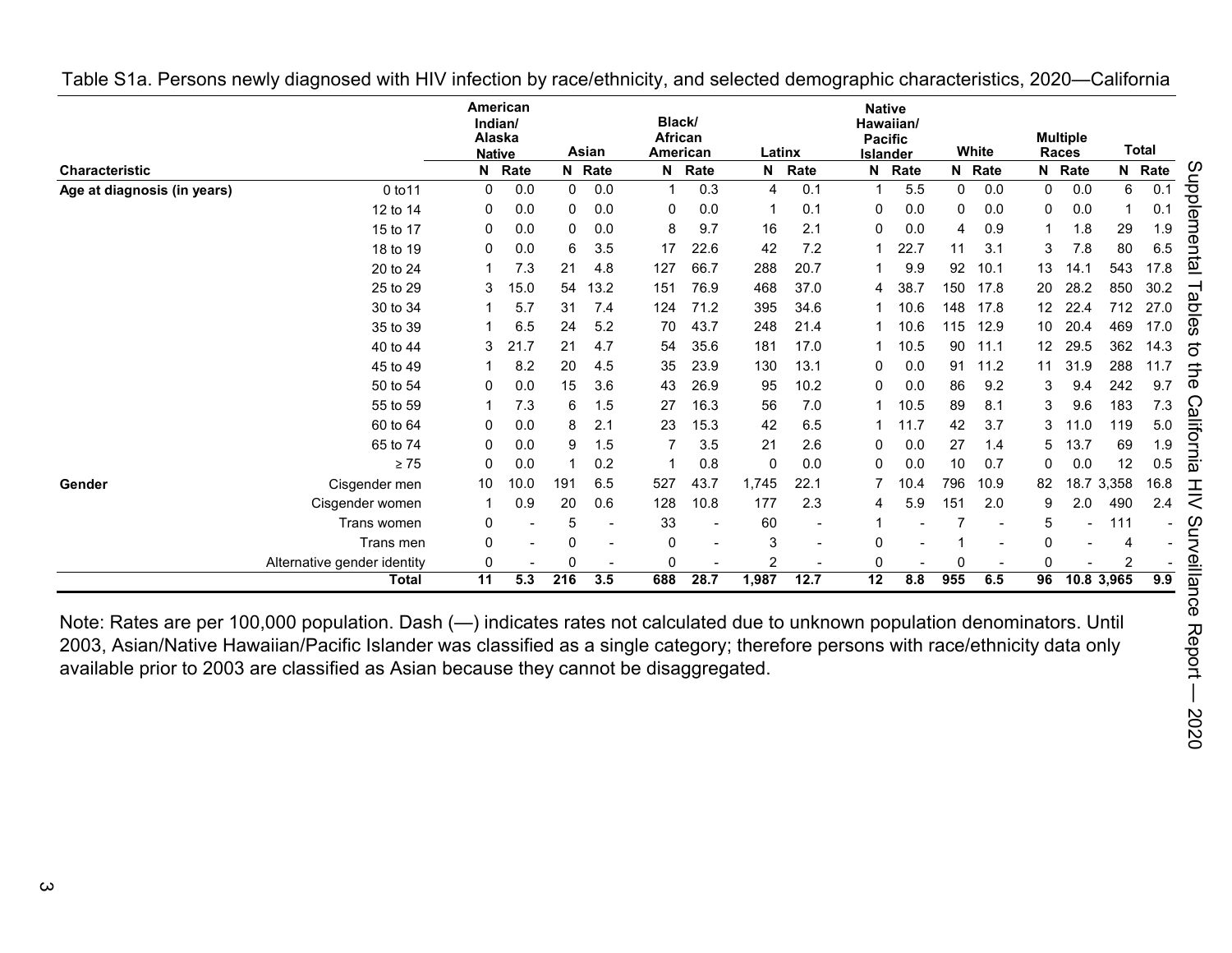|                              |                                      |          | American<br>Indian/<br>Alaska<br><b>Native</b> |              | Asian  | Black/<br>African<br>American |        | Latinx       |       | <b>Native</b><br><b>Pacific</b><br>Islander | Hawaiian/ |              | White  |          | <b>Multiple</b><br>Races | <b>Total</b>   |       |
|------------------------------|--------------------------------------|----------|------------------------------------------------|--------------|--------|-------------------------------|--------|--------------|-------|---------------------------------------------|-----------|--------------|--------|----------|--------------------------|----------------|-------|
| Demographic group            | <b>Transmission category</b>         | N        | %                                              | N            | %      | N                             | %      | N            | $\%$  | N                                           | %         | N            | %      | N        | %                        | N              | %     |
| Cisgender men                | Male-to-male sexual contact (MMSC)   |          | 70.0%                                          | 143          | 74.9%  | 345                           | 65.6%  | 1.218        | 69.9% |                                             | 16.7%     | 481          | 60.4%  | 55       | 67.1% 2,250              |                | 67.1% |
| (age ≥12 at diagnosis)       | Injection drug use (IDU)             | $\Omega$ | 0.0%                                           | 3            | 1.6%   | 12                            | 2.3%   | 57           | 3.3%  |                                             | 16.7%     | 54           | 6.8%   | 3        | 3.7%                     | 130            | 3.9%  |
|                              | MMSC and IDU                         | O        | 0.0%                                           | 5            | 2.6%   | 13                            | 2.5%   | 50           | 2.9%  | 0                                           | 0.0%      | 48           | 6.0%   |          | 4.9%                     | 120            | 3.6%  |
|                              | High-risk heterosexual contact       | ŋ        | 0.0%                                           | 6            | 3.1%   | 13                            | 2.5%   | 27           | 1.5%  | 2                                           | 33.3%     | 18           | 2.3%   | $\Omega$ | 0.0%                     | 66             | 2.0%  |
|                              | Heterosexual contact (non-high-risk) | $\Omega$ | 0.0%                                           | 13           | 6.8%   | 55                            | 10.5%  | 174          | 10.0% | $\Omega$                                    | 0.0%      | 72           | 9.0%   | 12       | 14.6%                    | 326            | 9.7%  |
|                              | Perinatal/Unknown risk/Other         | 3        | 30.0%                                          | 21           | 11.0%  | 88                            | 16.7%  | 217          | 12.4% |                                             | 33.3%     | 123          | 15.5%  | 8        | 9.8%                     | 462            | 13.8% |
|                              | <b>Subtotal</b>                      | 10       | 90.9%                                          | 191          | 88.4%  | 526                           | 76.5%  | 1.743        | 87.7% | 6                                           | 50.0%     | 796          | 83.4%  | 82       | 85.4% 3.354              |                | 84.6% |
| <b>Cisgender women</b>       | Injection drug use                   | $\Omega$ | 0.0%                                           | $\mathbf 0$  | 0.0%   | 8                             | 6.3%   | 22           | 12.6% | $\Omega$                                    | 0.0%      | 33           | 21.9%  | $\Omega$ | 0.0%                     | 63             | 12.9% |
| (age ≥12 at diagnosis)       | High-risk heterosexual contact       | $\Omega$ | 0.0%                                           | 5            | 25.0%  | 28                            | 21.9%  | 51           | 29.1% | 4                                           | 100.0%    | 26           | 17.2%  |          | 11.1%                    | 115            | 23.6% |
|                              | Heterosexual contact (non-high-risk) |          | 100.0%                                         | 12           | 60.0%  | 74                            | 57.8%  | 82           | 46.9% | $\Omega$                                    | 0.0%      | 59           | 39.1%  |          | 77.8%                    | 235            | 48.2% |
|                              | Perinatal/Unknown risk/Other         | 0        | 0.0%                                           | 3            | 15.0%  | 18                            | 14.1%  | 20           | 11.4% | $\Omega$                                    | 0.0%      | 33           | 21.9%  |          | 11.1%                    | 75             | 15.4% |
|                              | Subtotal                             | 1        | 9.1%                                           | 20           | 9.3%   | 128                           | 18.6%  | 175          | 8.8%  | 4                                           | 33.3%     | 151          | 15.8%  | 9        | 9.4%                     | 488            | 12.3% |
| <b>Trans women</b>           | Sexual contact                       | $\Omega$ | 0.0%                                           | 5            | 100.0% | 33                            | 100.0% | 54           | 90.0% |                                             | 100.0%    | 7            | 100.0% | 5        | 100.0%                   | 105            | 94.6% |
| (age ≥12 at diagnosis)       | Injection drug use                   | $\Omega$ | 0.0%                                           | $\Omega$     | 0.0%   | 0                             | 0.0%   | $\Omega$     | 0.0%  | $\Omega$                                    | 0.0%      | $\Omega$     | 0.0%   | $\Omega$ | 0.0%                     | $\Omega$       | 0.0%  |
|                              | Perinatal/Unknown risk/Other         | $\Omega$ | 0.0%                                           | $\Omega$     | 0.0%   | 0                             | 0.0%   | 6            | 10.0% | $\Omega$                                    | 0.0%      | O            | 0.0%   | $\Omega$ | 0.0%                     | 6              | 5.4%  |
|                              | <b>Subtotal</b>                      | 0        | 0.0%                                           | 5            | 2.3%   | 33                            | 4.8%   | 60           | 3.0%  | -1                                          | 8.3%      | 7            | 0.7%   | 5        | 5.2%                     | 111            | 2.8%  |
| <b>Trans men</b>             | Sexual contact                       | $\Omega$ | 0.0%                                           | $\Omega$     | 0.0%   | $\mathbf{0}$                  | 0.0%   |              | 33.3% | $\Omega$                                    | 0.0%      | 1            | 100.0% | $\Omega$ | 0.0%                     | $\overline{2}$ | 50.0% |
| (age $\geq$ 12 at diagnosis) | Injection drug use                   | 0        | 0.0%                                           | 0            | 0.0%   | 0                             | 0.0%   | 2            | 66.7% | $\Omega$                                    | 0.0%      | 0            | 0.0%   | $\Omega$ | 0.0%                     | 2              | 50.0% |
|                              | Perinatal/Unknown risk/Other         | $\Omega$ | 0.0%                                           | $\Omega$     | 0.0%   | $\Omega$                      | 0.0%   | $\Omega$     | 0.0%  | $\Omega$                                    | 0.0%      | 0            | 0.0%   | $\Omega$ | 0.0%                     | $\Omega$       | 0.0%  |
|                              | <b>Subtotal</b>                      | 0        | 0.0%                                           | 0            | 0.0%   | $\mathbf{0}$                  | 0.0%   | 3            | 0.2%  | 0                                           | 0.0%      | 1            | 0.1%   | 0        | 0.0%                     | 4              | 0.1%  |
| Alternative gender           | Sexual contact                       | $\Omega$ | 0.0%                                           | $\mathbf 0$  | 0.0%   | 0                             | 0.0%   |              | 50.0% | $\Omega$                                    | 0.0%      | $\Omega$     | 0.0%   | $\Omega$ | 0.0%                     | -1             | 50.0% |
| (age ≥12 at diagnosis)       | Perinatal/Unknown risk/Other         | $\Omega$ | 0.0%                                           | $\Omega$     | 0.0%   | 0                             | 0.0%   |              | 50.0% | $\Omega$                                    | 0.0%      | $\Omega$     | 0.0%   | $\Omega$ | 0.0%                     |                | 50.0% |
|                              | <b>Subtotal</b>                      | 0        | 0.0%                                           | $\mathbf{0}$ | 0.0%   | $\mathbf{0}$                  | 0.0%   | $\mathbf{2}$ | 0.1%  | $\mathbf{0}$                                | 0.0%      | 0            | 0.0%   | 0        | 0.0%                     | $\mathbf{2}$   | 0.1%  |
| Child                        | Perinatal                            | 0        | 0.0%                                           | $\mathbf 0$  | 0.0%   | -1                            | 100.0% | 3            | 75.0% |                                             | 100.0%    | 0            | 0.0%   | 0        | 0.0%                     | 5              | 83.3% |
| (age <12 at diagnosis)       | Unknown risk/Other                   | $\Omega$ | 0.0%                                           | $\Omega$     | 0.0%   | 0                             | 0.0%   |              | 25.0% | $\Omega$                                    | 0.0%      | 0            | 0.0%   | $\Omega$ | 0.0%                     |                | 16.7% |
|                              | <b>Subtotal</b>                      | 0        | 0.0%                                           | $\mathbf 0$  | 0.0%   | -1                            | 0.1%   | 4            | 0.2%  |                                             | 8.3%      | $\mathbf{0}$ | 0.0%   | 0        | 0.0%                     | 6              | 0.2%  |
|                              | Total                                | 11       |                                                | 216          |        | 688                           |        | 1,987        |       | 12                                          |           | 955          |        | 96       |                          | 3.965          |       |

#### <span id="page-3-0"></span>Table S1b. Persons newly diagnosed with HIV infection, by race/ethnicity and transmission category, 2020—California

Note: High-risk heterosexual contact: heterosexual intercourse with a person of the opposite sex-at-birth who has a high risk for HIV (e.g., MMSC, IDU). Heterosexual contact (non-high-risk): heterosexual intercourse with a person of the opposite sex-at-birth who does not have a high risk for HIV. Transgender persons who report sexual contact are placed in the transmission category of sexual contact, regardless of IDU. Other includes hemophilia, blood transfusion, and risk factor not reported or not identified. Until 2003, Asian/Native Hawaiian/Pacific Islander was classified as a single category; therefore persons with race/ethnicity data only available prior to 2003 are classified as Asian because they cannot be disaggregated. The number of perinatal diagnoses in a given year do not reflect the number of transmissions during that year since some cases are not diagnosed at birth.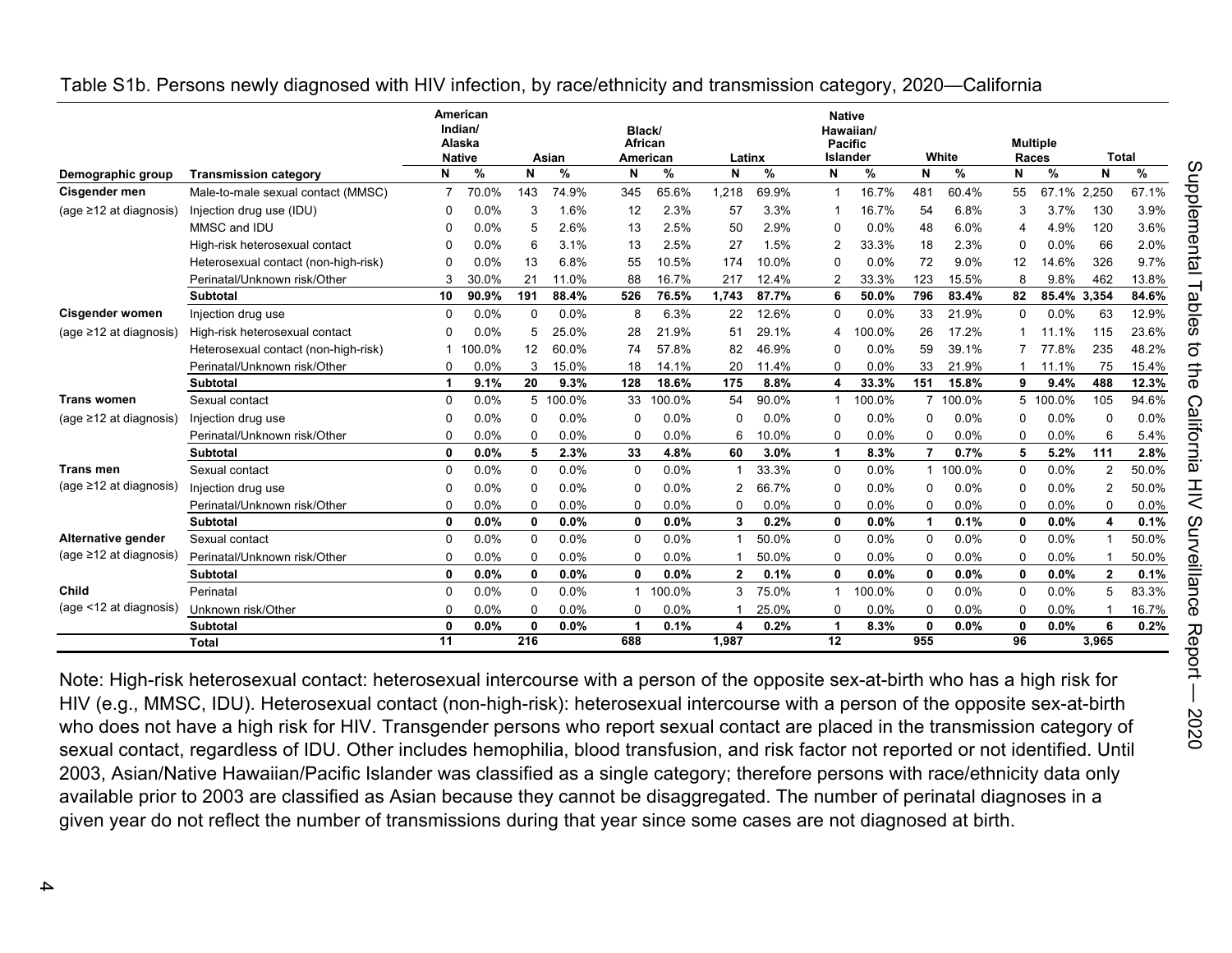|                         |                             |              | American<br>Indian/<br>Alaska<br><b>Native</b> |             | Asian     |        | Black/<br>African<br>American |              | Latinx |              | <b>Native</b><br>Hawaiian/<br><b>Pacific</b><br><b>Islander</b> |                    | White       |       | <b>Multiple</b><br>Races |                     | <b>Total</b> |    |
|-------------------------|-----------------------------|--------------|------------------------------------------------|-------------|-----------|--------|-------------------------------|--------------|--------|--------------|-----------------------------------------------------------------|--------------------|-------------|-------|--------------------------|---------------------|--------------|----|
| <b>Characteristic</b>   |                             | N            | Rate                                           | N           | Rate      | N      | Rate                          | N            | Rate   | N            | Rate                                                            |                    | N Rate      | N     | Rate                     |                     | N Rate       | U. |
| Age at year end (years) | 0 to 11                     | $\Omega$     | 0.0                                            | 8           | 1.0       | 18     | 5.6                           | 26           | 1.0    |              | 5.5                                                             | 14                 | 0.8         | 9     | 3.8                      | 76                  | 1.3          | 등  |
|                         | 12 to 14                    | 0            | 0.0                                            | 8           | 4.2       | 17     | 20.3                          | 11           | 1.3    | $\mathbf{0}$ | 0.0                                                             | 9                  | 2.2         | 9     | 14.2                     | 54                  | 3.4          | ᠊ᠣ |
|                         | 15 to 17                    | 0            | 0.0                                            | 6           | 3.1       | 39     | 47.3                          | 44           | 5.6    |              | 17.8                                                            | 14                 | 3.3         | 4     | 7.0                      | 108                 | 7.0          |    |
|                         | 18 to 19                    | 0            | 0.0                                            | 10          | 5.9       | 48     | 63.9                          | 94           | 16.0   |              | 22.7                                                            | 24                 | 6.8         | 9     | 23.5                     | 186                 | 15.1         | መ  |
|                         | 20 to 24                    | 8            | 58.4                                           | 115         | 26.5      | 604    | 317.3                         | 1,276        | 91.8   | 6            | 59.7                                                            | 383                | 41.9        | 85    | 92.3                     | 2,477               | 81.4         |    |
|                         | 25 to 29                    | 15           | 74.8                                           | 397         | 97.3      | 1,737  | 884.3                         | 3,844        | 303.6  | 21           | 203.2                                                           | 1,346              | 160.1       | 314   | 443.5                    |                     | 7,675 272.9  |    |
|                         | 30 to 34                    | 24           | 137.6                                          | 641         | 153.8     | 2,565  | 1,471.9                       | 5,470        | 479.7  | 43           | 457.5                                                           | 2,487              | 299.9       | 495   | 924.8                    | 11,725 443.9        |              |    |
|                         | 35 to 39                    | 35           | 228.8                                          | 706         | 152.0     | 2,300  | 1,435.3                       | 6,140        | 530.2  | 29           | 306.7                                                           | 3,134              | 350.3       | 520   | 1,062.2                  |                     | 12,864 467.6 |    |
|                         | 40 to 44                    | 34           | 246.2                                          |             | 760 171.7 | 2,002  | 1,320.7                       | 6,551        | 616.9  | 35           | 368.9                                                           |                    | 3,266 403.5 | 522   | .284.0                   | 13,170 520.7        |              |    |
|                         | 45 to 49                    | 33           | 272.0                                          | 850         | 190.8     | 2,118  | 1.449.2                       | 6,629        | 668.1  | 35           | 389.9                                                           |                    | 4.201 517.0 | 530   | 1,536.4                  | 14,396 587.1        |              | దె |
|                         | 50 to 54                    | 65           | 529.4                                          | 834         | 200.2     | 2,925  | 1,828.9                       | 7,987        | 859.6  | 28           | 323.8                                                           |                    | 7.261 774.9 | 684   | 2,143.3                  |                     | 19,785 792.8 | ⇉  |
|                         | 55 to 59                    | 59           | 431.8                                          | 652         | 161.5     | 3,558  | 2,142.4                       | 7,124        | 890.4  | 33           | 346.5                                                           | 10,477 954.1       |             |       | 707 2,262.8              | 22,610 896.4        |              | መ  |
|                         | 60 to 64                    | 33           | 241.0                                          | 441         | 115.0     | 2,780  | 1,849.9                       | 4,409        | 679.1  | 14           | 164.2                                                           |                    | 8,138 713.5 | 494   | 1,819.1                  | 16,309 687.3        |              |    |
|                         | 65 to 74                    | 31           | 165.6                                          | 462         | 75.2      | 2,500  | 1,235.1                       | 3,455        | 427.8  | 14           | 126.2                                                           | 8,172 425.1        |             | 440   | ,206.9                   | 15,076 417.3        |              |    |
|                         | $\geq 75$                   | 5            | 47.0                                           | 97          | 22.0      | 432    | 330.5                         | 764          | 147.1  |              | 30.2                                                            |                    | 1,820 121.1 | 72    | 305.1                    |                     | 3,192 121.1  |    |
| Gender                  | Cisgender men               | 284          |                                                | 283.3 5.189 | 177.0     | 17,898 | 1,483.0                       | 46,642       | 591.7  | 216          | 319.8                                                           | 46.696 638.4       |             | 4,126 | 940.3                    | 121,054 607.0       |              |    |
|                         | Cisgender women             | 50           | 47.2                                           | 699         | 21.5      | 5,131  | 432.3                         | 6,073        | 78.4   | 39           | 57.2                                                            | 3,766              | 51.0        | 643   | 143.6                    | 16,402              | 81.2         |    |
|                         | Trans women                 | 8            |                                                | 97          |           | 596    | $\overline{\phantom{a}}$      | 1,068        |        | 8            |                                                                 | 260                |             | 123   |                          | 2,160               |              |    |
|                         | Trans men                   | 0            |                                                | 2           |           | 17     | $\blacksquare$                | 33           |        | 0            |                                                                 | 24                 |             |       |                          | 78                  |              |    |
|                         | Alternative gender identity | $\mathbf{0}$ |                                                | $\Omega$    |           |        |                               | 8            |        | $\Omega$     |                                                                 | O                  |             | n     |                          | 9                   |              | ⊂  |
|                         | Total                       | 342          |                                                | 165.9 5,987 | 96.7      | 23,643 | 987.7                         | 53,824 344.5 |        | 263          |                                                                 | 193.8 50,746 345.4 |             | 4,894 |                          | 551.9 139,703 348.1 |              |    |

<span id="page-4-0"></span>Table S2a. Persons living with diagnosed HIV infection by race/ethnicity, and selected demographic characteristics, 2020—California

Note: Rates are per 100,000 population. Dash (—) indicates rates not calculated due to unknown population denominators. Until 2003, Asian/Native Hawaiian/Pacific Islander was classified as a single category; therefore persons with race/ethnicity data only available prior to 2003 are classified as Asian because they cannot be disaggregated. There were four persons diagnosed and living with HIV in California with an unknown race/ethnicity.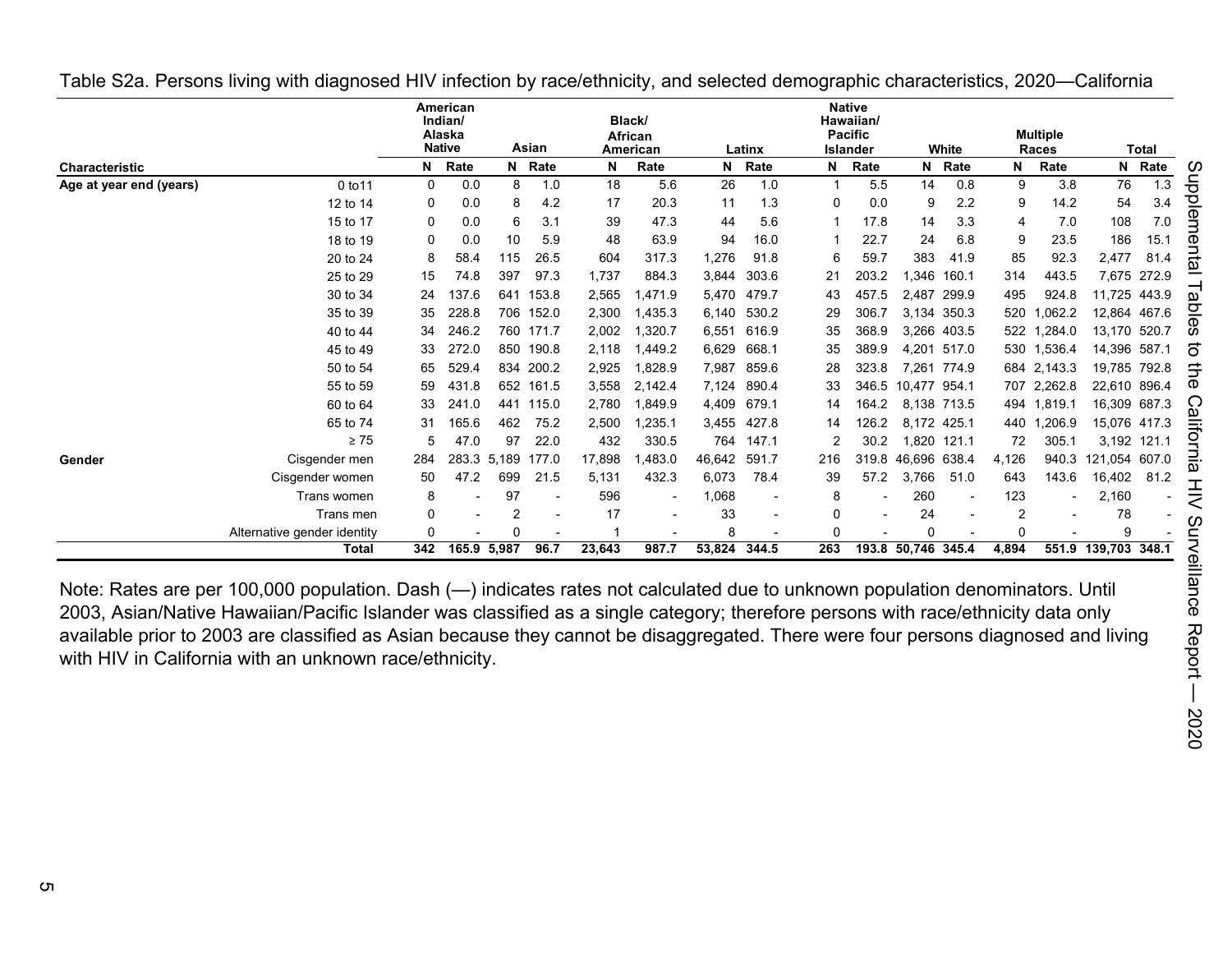<span id="page-5-0"></span>

|                             |                                      | American<br>Indian/<br>Alaska<br><b>Native</b><br>Asian |       | Black/<br>African |               |              |        | <b>Native</b><br>Pacific | Hawaiian/ |                |          |                | <b>Multiple</b> |              |               |              |       |
|-----------------------------|--------------------------------------|---------------------------------------------------------|-------|-------------------|---------------|--------------|--------|--------------------------|-----------|----------------|----------|----------------|-----------------|--------------|---------------|--------------|-------|
|                             |                                      |                                                         |       |                   |               | American     |        |                          | Latinx    |                | Islander |                | White           | Races        |               | <b>Total</b> |       |
| Demographic group           | <b>Transmission category</b>         | N                                                       | %     | N                 | $\frac{9}{6}$ | N            | %      | N                        | %         | N              | %        | N              | %               | N            | $\frac{9}{6}$ | N            | %     |
| Cisgender men               | Male-to-male sexual contact (MMSC)   | 197                                                     | 69.4% | 4,200             | 81.0%         | 11,952       | 66.8%  | 35,734                   | 76.6%     | 166            | 77.2%    | 37,308         | 79.9%           | 3,160        | 76.7%         | 92,718       | 76.6% |
| (age $\geq$ 12 at year end) | Injection drug use (IDU)             | 25                                                      | 8.8%  | 87                | 1.7%          | 1,196        | 6.7%   | 1.776                    | 3.8%      | 6              | 2.8%     | 1.752          | 3.8%            | 149          | 3.6%          | 4.991        | 4.1%  |
|                             | MMSC and IDU                         | 36                                                      | 12.7% | 172               | 3.3%          | 1,237        | 6.9%   | 2.605                    | 5.6%      | 11             | 5.1%     | ,285<br>Δ      | 9.2%            | 412          | 10.0%         | 8.758        | 7.2%  |
|                             | High-risk heterosexual contact       | 6                                                       | 2.1%  | 174               | 3.4%          | 1.050        | 5.9%   | 1.486                    | 3.2%      | $\overline{2}$ | 0.9%     | 811            | 1.7%            | 100          | 2.4%          | 3.631        | 3.0%  |
|                             | Heterosexual contact (non-high-risk) | 5                                                       | 1.8%  | 26 <sup>′</sup>   | 5.0%          | 1.190        | 6.7%   | 2.431                    | 5.2%      | 16             | 7.4%     | 999            | 2.1%            | 127          | 3.1%          | 5.029        | 4.2%  |
|                             | Perinatal/Unknown risk/Other         | 15                                                      | 5.3%  | 291               | 5.6%          | 1.265        | 7.1%   | 2.594                    | 5.6%      | 14             | 6.5%     | ,536           | 3.3%            | 172          | 4.2%          | 5.887        | 4.9%  |
|                             | <b>Subtotal</b>                      | 284                                                     | 83.0% | 5,185             | 86.6%         | 17.890       | 75.7%  | 46,626                   | 86.6%     | 215            | 81.7%    | 46,691         | 92.0%           | 4.120        | 84.2%         | 121.014      | 86.6% |
| <b>Cisgender women</b>      | Injection drug use                   | 20                                                      | 40.0% | 24                | 3.5%          | 786          | 15.3%  | 674                      | 11.1%     | 6              | 15.4%    | 1,032          | 27.5%           | 125          | 19.5%         | 2,667        | 16.3% |
| (age $\geq$ 12 at year end) | High-risk heterosexual contact       | 17                                                      | 34.0% | 415               | 59.7%         | 2.374        | 46.4%  | 3.276                    | 54.0%     | 22             | 56.4%    | 1.739          | 46.3%           | 278          | 43.4%         | 8,121        | 49.6% |
|                             | Heterosexual contact (non-high-risk) | 11                                                      | 22.0% | 188               | 27.1%         | 1.437        | 28.1%  | 1.484                    | 24.5%     | 10             | 25.6%    | 671            | 17.9%           | 172          | 26.9%         | 3,973        | 24.3% |
|                             | Perinatal/Unknown risk/Other         | $\overline{2}$                                          | 4.0%  | 68                | 9.8%          | 524          | 10.2%  | 629                      | 10.4%     |                | 2.6%     | 315            | 8.4%            | 65           | 10.2%         | 1.605        | 9.8%  |
|                             | <b>Subtotal</b>                      | 50                                                      | 14.6% | 695               | 11.6%         | 5.121        | 21.7%  | 6.063                    | 11.3%     | 39             | 14.8%    | 3,757          | 7.4%            | 640          | 13.1%         | 16,366       | 11.7% |
| <b>Trans women</b>          | Sexual contact                       | $\overline{7}$                                          | 87.5% | 95                | 97.9%         | 581          | 97.5%  | 1.042                    | 97.6%     | 8              | 100.0%   | 256            | 98.5%           | 119          | 96.7%         | 2,108        | 97.6% |
| (age $\geq$ 12 at year end) | Injection drug use                   |                                                         | 0.0%  | $\Omega$          | 0.0%          |              | 0.7%   |                          | 0.4%      | 0              | 0.0%     | $\overline{2}$ | 0.8%            |              | 0.8%          | 11           | 0.5%  |
|                             | Perinatal/Unknown risk/Other         |                                                         | 12.5% | 2                 | 2.1%          | -11          | 1.8%   | 22                       | 2.1%      | 0              | 0.0%     | $\overline{2}$ | 0.8%            | 3            | 2.4%          | 41           | 1.9%  |
|                             | <b>Subtotal</b>                      | 8                                                       | 2.3%  | 97                | 1.6%          | 596          | 2.5%   | 1.068                    | 2.0%      | 8              | 3.0%     | 260            | 0.5%            | 123          | 2.5%          | 2,160        | 1.5%  |
| <b>Trans men</b>            | Sexual contact                       | $\Omega$                                                | 0.0%  | $\Omega$          | 0.0%          | 11           | 64.7%  | 26                       | 78.8%     | 0              | 0.0%     | 20             | 83.3%           | 0            | 0.0%          | 57           | 73.1% |
| (age ≥12 at year end)       | Injection drug use                   | $\Omega$                                                | 0.0%  |                   | 50.0%         | 3            | 17.6%  | 4                        | 12.1%     | 0              | 0.0%     | 3              | 12.5%           | 2            | 100.0%        | 13           | 16.7% |
|                             | Perinatal/Unknown risk/Other         | $\Omega$                                                | 0.0%  |                   | 50.0%         | 3            | 17.6%  | 3                        | 9.1%      | $\Omega$       | 0.0%     |                | 4.2%            | U            | 0.0%          | 8            | 0.3%  |
|                             | <b>Subtotal</b>                      | 0                                                       | 0.0%  | $\mathbf{2}$      | $0.0\%$       | 17           | 0.1%   | 33                       | 0.1%      | 0              | 0.0%     | 24             | 0.0%            | $\mathbf{2}$ | 0.0%          | 78           | 0.1%  |
| Alternative gender          | Sexual contact                       | $\Omega$                                                | 0.0%  | $\Omega$          | 0.0%          | $\mathbf{1}$ | 100.0% |                          | 87.5%     | 0              | 0.0%     | 0              | 0.0%            | 0            | 0.0%          | 8            | 88.9% |
| (age $\geq$ 12 at year end) | Perinatal/Unknown risk/Other         | $\Omega$                                                | 0.0%  | $\Omega$          | 0.0%          | $\Omega$     | 0.0%   |                          | 12.5%     | 0              | 0.0%     | 0              | 0.0%            | $\Omega$     | 0.0%          |              | 11.1% |
|                             | <b>Subtotal</b>                      | $\Omega$                                                | 0.0%  | 0                 | 0.0%          | -1           | 0.0%   | 8                        | 0.0%      | $\mathbf{0}$   | 0.0%     | $\mathbf{0}$   | 0.0%            | 0            | 0.0%          | 9            | 0.0%  |
| Child                       | Perinatal                            | $\Omega$                                                | 0.0%  | 6                 | 75.0%         | 13           | 72.2%  | 22                       | 84.6%     | -1             | 100.0%   | 12             | 85.7%           | 9            | 100.0%        | 63           | 82.9% |
| (age $<$ 12 at year end)    | Unknown risk/Other                   | $\Omega$                                                | 0.0%  | 2                 | 25.0%         | 5            | 27.8%  | 4                        | 15.4%     | $\Omega$       | 0.0%     | $\overline{2}$ | 14.3%           | 0            | 0.0%          | 13           | 17.1% |
|                             | <b>Subtotal</b>                      | $\Omega$                                                | 0.0%  | 8                 | 0.1%          | 18           | 0.1%   | 26                       | 0.0%      | -1             | 0.4%     | 14             | 0.0%            | 9            | 0.2%          | 76           | 0.1%  |
|                             | <b>Total</b>                         | 342                                                     |       | 5,987             |               | 23,643       |        | 53.824                   |           | 263            |          | 50,746         |                 | 4.894        |               | 139,703      |       |

Note: High-risk heterosexual contact: heterosexual intercourse with a person of the opposite sex-at-birth who has a high risk for HIV (e.g., MMSC, IDU). Heterosexual contact (non-high-risk): heterosexual intercourse with a person of the opposite sex-at-birth who does not have a high risk for HIV. Transgender persons who report sexual contact are placed in the transmission category of sexual contact, regardless of IDU. Other includes hemophilia, blood transfusion, and risk factor not reported or not identified. Until 2003, Asian/Native Hawaiian/Pacific Islander was classified as a single category; therefore persons with race/ethnicity data only available prior to 2003 are classified as Asian because they cannot be disaggregated. There were four persons diagnosed and living with HIV in California with an unknown race/ethnicity.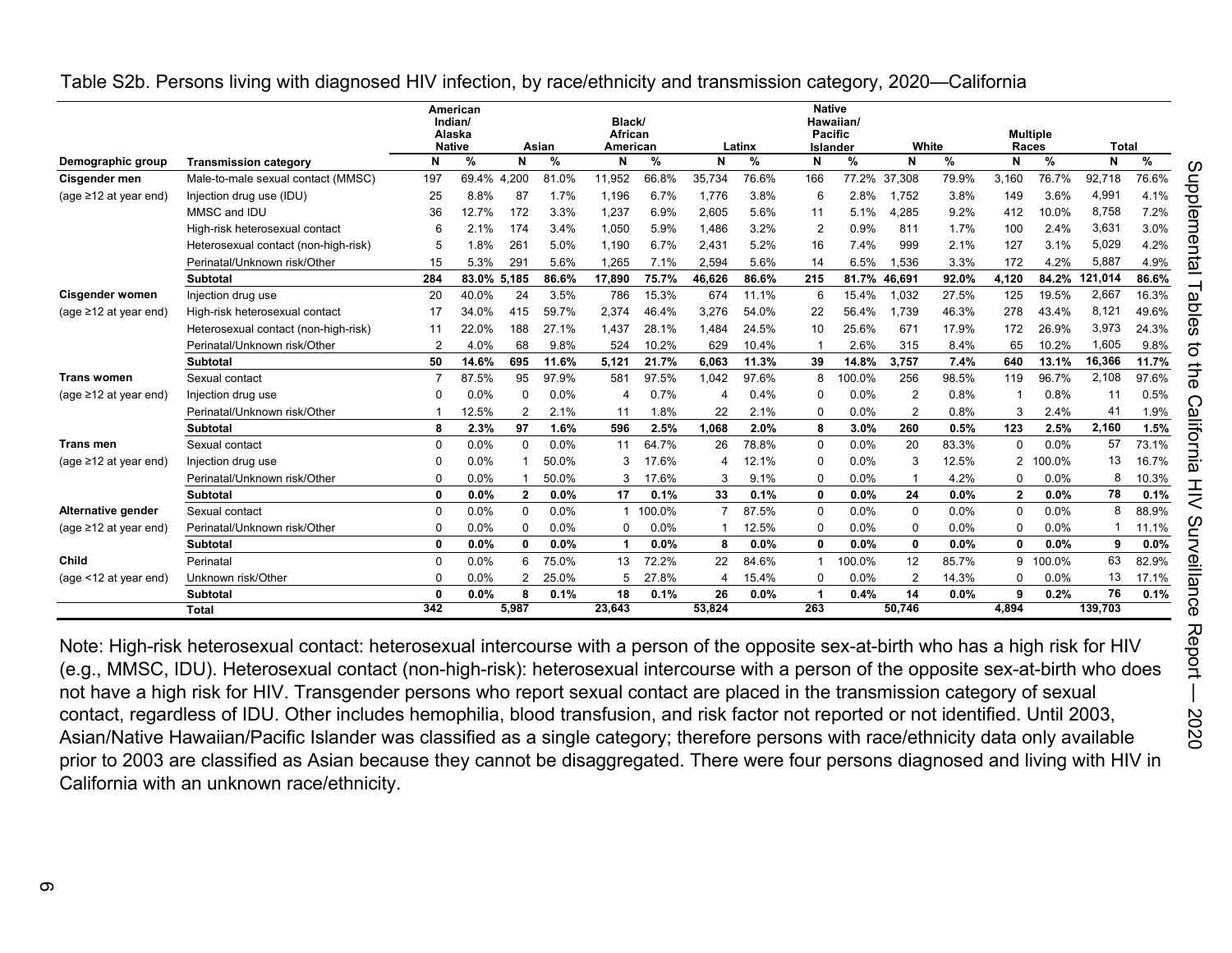<span id="page-6-0"></span>Table S3a. Persons living with diagnosed HIV infection ever classified as stage 3 (AIDS), by year and selected demographic characteristics, 2016–2020 — California

|                            |                                        |              | 2016    |       |                    | 2017        |                          |                    | 2018        |                          |                    | 2019        |                |              | 2020  |       |
|----------------------------|----------------------------------------|--------------|---------|-------|--------------------|-------------|--------------------------|--------------------|-------------|--------------------------|--------------------|-------------|----------------|--------------|-------|-------|
| Characteristic             |                                        | N            | %       | Rate  | N                  | %           | Rate                     | N                  | %           | Rate                     | N                  | %           | Rate           | N            | %     | Rate  |
| Age at year end (in years) | 0 to 11                                | 24           | 0.0%    | 0.4   | 21                 | 0.0%        | 0.3                      | 21                 | 0.0%        | 0.3                      | 17                 | 0.0%        | 0.3            | 14           | 0.0%  | 0.2   |
|                            | 12 to 14                               | 17           | 0.0%    | 1.1   | 15                 | 0.0%        | 1.0                      | 9                  | 0.0%        | 0.6                      | 10                 | 0.0%        | 0.6            | 9            | 0.0%  | 0.6   |
|                            | 15 to 17                               | 22           | 0.0%    | 1.4   | 13                 | 0.0%        | 0.8                      | 19                 | 0.0%        | 1.2                      | 16                 | 0.0%        | 1.0            | 16           | 0.0%  | 1.0   |
|                            | 18 to 19                               | 29           | 0.0%    | 2.3   | 33                 | 0.0%        | 2.6                      | 23                 | 0.0%        | 1.8                      | 18                 | 0.0%        | 1.4            | 19           | 0.0%  | 1.5   |
|                            | 20 to 24                               | 455          | 0.7%    | 14.7  | 387                | 0.6%        | 12.5                     | 350                | 0.5%        | 11.4                     | 309                | 0.5%        | 10.1           | 270          | 0.4%  | 8.9   |
|                            | 25 to 29                               | 1,506        | 2.2%    | 57.5  | 1,432              | 2.1%        | 54.0                     | 1,322              | 2.0%        | 48.6                     | .250               | 1.9%        | 45.2           | 1,163        | 1.8%  | 41.3  |
|                            | 30 to 34                               | 2,875        | 4.3%    | 103.7 | 2,771              | 4.1%        | 101.1                    | 2,714              | 4.1%        | 100.5                    | 2,646              | 4.0%        | 99.3           | 2,506        | 3.8%  | 94.9  |
|                            | 35 to 39                               | 4,301        | 6.4%    | 163.0 | 4,212              | 6.3%        | 156.3                    | 4,058              | 6.1%        | 147.8                    | 3,884              | 5.9%        | 140.5          | 3,837        | 5.8%  | 139.5 |
|                            | 40 to 44                               | 5.858        | 8.7%    | 236.1 | 5,484              | 8.1%        | 222.0                    | 5,183              | 7.8%        | 209.4                    | 5,045              | 7.6%        | 202.5          | 4,946        | 7.5%  | 195.5 |
|                            | 45 to 49                               | 10.224       | 15.1%   | 394.3 | 9.339              | 13.9%       | 360.7                    |                    | 8.242 12.4% | 321.4                    | 7.385              | 11.2%       | 293.8          | 6.623        | 10.1% | 270.1 |
|                            | 50 to 54                               | 14.129       | 20.9%   | 547.0 | 13,361             | 19.8%       | 525.1                    | 12,492 18.8%       |             | 498.1                    | 11,539 17.5%       |             |                | 464.5 10,732 | 16.3% | 430.1 |
|                            | 55 to 59                               | 12,160 18.0% |         | 482.4 | 12,713 18.9%       |             |                          | 501.1 13,018 19.6% |             | 510.9                    | 13,451 20.4%       |             | 527.3 13,487   |              | 20.5% | 534.7 |
|                            | 60 to 64                               | 8.019        | 11.9%   | 366.3 | 8.743              | 13.0%       | 388.5                    |                    | 9,096 13.7% | 395.5                    |                    | 9,550 14.5% |                | 409.5 10,200 | 15.5% | 429.9 |
|                            | 65 to 74                               | 6.619        | 9.8%    | 212.7 |                    | 7,348 10.9% | 227.1                    |                    | 8,072 12.2% | 240.6                    |                    | 8,944 13.6% | 257.1          | 9,881        | 15.0% | 273.5 |
|                            | $\geq 75$                              | 1,297        | 1.9%    | 56.5  | 1.481              | 2.2%        | 62.6                     | 1.663              | 2.5%        | 67.9                     | 1,918              | 2.9%        | 75.4           | 2,197        | 3.3%  | 83.4  |
| Race/ethnicity             | Latinx                                 | 25.775       | 38.2%   | 170.4 | 26,109             | 38.8%       | 170.7                    | 26,248             | 39.6%       | 170.0                    | 26,549             | 40.2%       |                | 171.0 26,884 | 40.8% | 172.1 |
|                            | American Indian/Alaska Native          | 151          | 0.2%    | 80.1  | 151                | 0.2%        | 77.3                     | 144                | 0.2%        | 71.4                     | 148                | 0.2%        | 72.6           | 149          | 0.2%  | 72.3  |
|                            | Asian                                  | 2.378        | 3.5%    | 41.7  | 2.449              | 3.6%        | 41.8                     | 2,472              | 3.7%        | 41.3                     | 2,508              | 3.8%        | 41.2           | 2,559        | 3.9%  | 41.3  |
|                            | Black/African American                 | 11.162       | 16.5%   | 475.9 | 11.099             | 16.5%       | 469.6                    | 10,885             | 16.4%       | 458.7                    | 10.800             | 16.4%       | 453.3          | 10.747       | 16.3% | 449.0 |
|                            | Native Hawaiian/Other Pacific Islander | 106          | 0.2%    | 77.6  | 106                | 0.2%        | 77.3                     | 106                | 0.2%        | 77.2                     | 109                | 0.2%        | 79.8           | 109          | 0.2%  | 80.3  |
|                            | White                                  | 25.706       | 38.1%   |       | 172.0 25,215 37.4% |             |                          | 169.5 24,234 36.6% |             |                          | 163.8 23,704 35.9% |             |                | 160.8 23,305 | 35.4% | 158.6 |
|                            | Multiple races                         | 2,253        | 3.3%    | 259.1 | 2,220              | 3.3%        | 253.2                    | 2,189              | 3.3%        | 247.1                    | 2,160              | 3.3%        | 244.2          | 2,143        | 3.3%  | 241.7 |
|                            | Unknown race                           |              | $0.0\%$ |       | Δ                  | 0.0%        |                          |                    | 0.0%        |                          |                    | $0.0\%$     |                | 4            | 0.0%  |       |
| Gender                     | Cisgender men                          | 58.694       | 86.9%   | 300.1 | 58,480             | 86.8%       | 296.9                    | 57,459             | 86.7%       |                          | 290.2 57,135 86.6% |             |                | 287.6 56,997 | 86.5% | 285.8 |
|                            | Cisgender women                        | 7.902        | 11.7%   | 40.0  | 7,922              | 11.8%       | 39.8                     | 7,878              | 11.9%       | 39.6                     |                    | 7,883 11.9% | 39.2           | 7,924        | 12.0% | 39.3  |
|                            | Trans women                            | 920          | 1.4%    |       | 931                | 1.4%        |                          | 926                | 1.4%        |                          | 944                | 1.4%        |                | 958          | 1.5%  |       |
|                            | Trans men                              | 18           | 0.0%    |       | 19                 | 0.0%        | $\overline{\phantom{a}}$ | 19                 | 0.0%        | $\overline{\phantom{a}}$ | 20                 | 0.0%        | $\blacksquare$ | 20           | 0.0%  |       |
|                            | Alternative gender identity            |              | 0.0%    |       |                    | 0.0%        |                          | ŋ                  | 0.0%        |                          | $\Omega$           | 0.0%        |                |              | 0.0%  |       |
|                            |                                        | Total 67,535 |         |       | 171.8 67,353       |             |                          | 170.1 66,282       |             |                          | 166.5 65,982       |             |                | 165.1 65,900 |       | 164.2 |

Note: Rates are per 100,000 population. Dash (—) indicates rates not calculated due to unknown population denominators. Until 2003, Asian/Native Hawaiian/Pacific Islander was classified as a single category; therefore persons with race/ethnicity data only available prior to 2003 are classified as Asian because they cannot be disaggregated.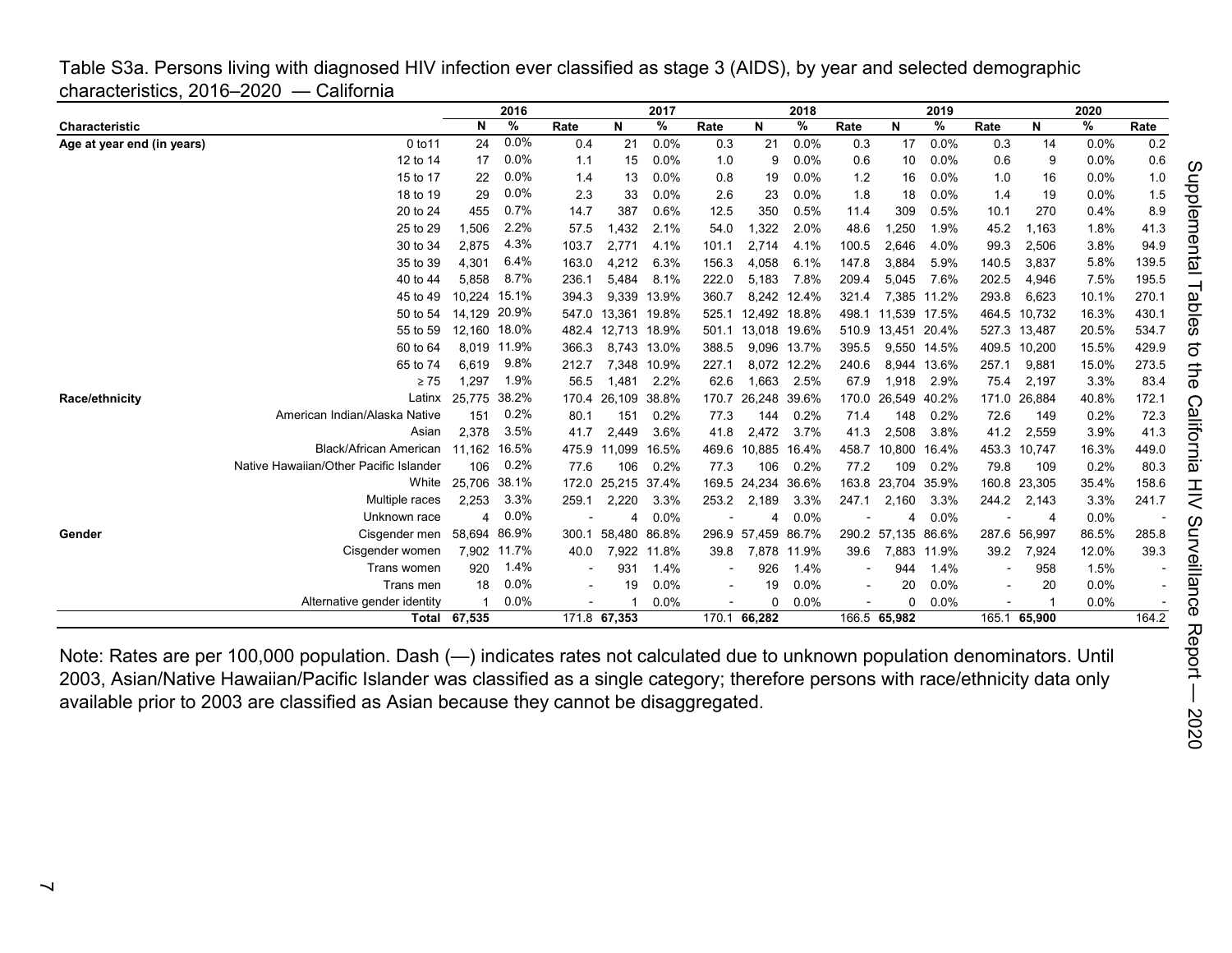| Demographic group           | <b>Transmission category</b>         | 2016           | $\frac{0}{0}$ | 2017   | %      | 2018        | $\frac{0}{0}$ | 2019        | %     | 2020        | %      |
|-----------------------------|--------------------------------------|----------------|---------------|--------|--------|-------------|---------------|-------------|-------|-------------|--------|
| Cisgender men               | Male-to-male sexual contact (MMSC)   | 43,211         | 73.6%         | 43,049 | 73.6%  | 42,323      | 73.7%         | 42,008      | 73.5% | 41,848      | 73.4%  |
| (age $\geq$ 12 at year end) | Injection drug use (IDU)             | 3,404          | 5.8%          | 3,348  | 5.7%   | 3,240       | 5.6%          | 3,168       | 5.5%  | 3,139       | 5.5%   |
|                             | MMSC and IDU                         | 5,513          | 9.4%          | 5,386  | 9.2%   | 5,169       | 9.0%          | 5,067       | 8.9%  | 4,942       | 8.7%   |
|                             | High-risk heterosexual contact       | 2,269          | 3.9%          | 2,253  | 3.9%   | 2,236       | 3.9%          | 2,222       | 3.9%  | 2,206       | 3.9%   |
|                             | Heterosexual contact (non-high-risk) | 2,215          | 3.8%          | 2,299  | 3.9%   | 2,328       | 4.1%          | 2,421       | 4.2%  | 2,521       | 4.4%   |
|                             | Perinatal/Unknown risk/Other         | 2,069          | 3.5%          | 2,132  | 3.6%   | 2,150       | 3.7%          | 2,238       | 3.9%  | 2,330       | 4.1%   |
|                             | <b>Subtotal</b>                      | 58,681         | 86.9%         | 58,467 | 86.8%  | 57,446      | 86.7%         | 57,124      | 86.6% | 56,986      | 86.5%  |
| <b>Cisgender women</b>      | Injection drug use                   | 1,700          | 21.5%         | 1,668  | 21.1%  | 1,611       | 20.5%         | 1,572       | 20.0% | 1,553       | 19.6%  |
| (age $\geq$ 12 at year end) | High-risk heterosexual contact       | 4,305          | 54.6%         | 4,311  | 54.5%  | 4,278       | 54.4%         | 4,256       | 54.0% | 4,252       | 53.7%  |
|                             | Heterosexual contact (non-high-risk) | 1,266          | 16.0%         | 1,310  | 16.6%  | 1,346       | 17.1%         | 1,401       | 17.8% | 1,452       | 18.3%  |
|                             | Perinatal/Unknown risk/Other         | 620            | 7.9%          | 625    | 7.9%   | 635         | 8.1%          | 648         | 8.2%  | 664         | 8.4%   |
|                             | <b>Subtotal</b>                      | 7,891          | 11.7%         | 7,914  | 11.8%  | 7,870       | 11.9%         | 7,877       | 11.9% | 7,921       | 12.0%  |
| <b>Trans women</b>          | Sexual contact                       | 910            | 98.9%         | 919    | 98.7%  | 913         | 98.6%         | 932         | 98.7% | 947         | 98.9%  |
| (age $\geq$ 12 at year end) | Injection drug use                   | 8              | 0.9%          | 8      | 0.9%   | 9           | 1.0%          | 8           | 0.8%  | 7           | 0.7%   |
|                             | Perinatal/Unknown risk/Other         | $\overline{2}$ | 0.2%          | 4      | 0.4%   | 4           | 0.4%          | 4           | 0.4%  | 4           | 0.4%   |
|                             | <b>Subtotal</b>                      | 920            | 1.4%          | 931    | 1.4%   | 926         | 1.4%          | 944         | 1.4%  | 958         | 1.5%   |
| <b>Trans men</b>            | Sexual contact                       | 12             | 66.7%         | 13     | 68.4%  | 14          | 73.7%         | 15          | 75.0% | 15          | 75.0%  |
| (age ≥12 at year end)       | Injection drug use                   | 5              | 27.8%         | 5      | 26.3%  | 4           | 21.1%         | 4           | 20.0% | 4           | 20.0%  |
|                             | Perinatal/Unknown risk/Other         | 1              | 5.6%          |        | 5.3%   |             | 5.3%          | 1           | 5.0%  | 1           | 5.0%   |
|                             | <b>Subtotal</b>                      | 18             | 0.0%          | 19     | 0.0%   | 19          | 0.0%          | 20          | 0.0%  | 20          | 0.0%   |
| Alternative gender          | Sexual contact                       | 0              | 0.0%          | 0      | 0.0%   | $\mathbf 0$ | 0.0%          | 0           | 0.0%  | 1           | 100.0% |
| (age $\geq$ 12 at year end) | Injection drug use                   |                | 100.0%        |        | 100.0% | 0           | 0.0%          | 0           | 0.0%  | $\mathbf 0$ | 0.0%   |
|                             | <b>Subtotal</b>                      | 1              | 0.0%          | 1      | 0.0%   | 0           | 0.0%          | $\mathbf 0$ | 0.0%  | 1           | 0.0%   |
| <b>Child</b>                | Perinatal                            | 21             | 87.5%         | 18     | 85.7%  | 16          | 76.2%         | 12          | 70.6% | 10          | 71.4%  |
| (age <12 at year end)       | Unknown risk/Other                   | 3              | 12.5%         | 3      | 14.3%  | 5           | 23.8%         | 5           | 29.4% | 4           | 28.6%  |
|                             | <b>Subtotal</b>                      | 24             | 0.0%          | 21     | 0.0%   | 21          | 0.0%          | 17          | 0.0%  | 14          | 0.0%   |
|                             | <b>Total</b>                         | 67,535         |               | 67,353 |        | 66,282      |               | 65,982      |       | 65,900      |        |

<span id="page-7-0"></span>Table S3b. Persons living with diagnosed HIV infection ever classified as stage 3 (AIDS), by year and transmission category, 2016– 2020 — California

Note: High-risk heterosexual contact: heterosexual intercourse with a person of the opposite sex-at-birth who has a high risk for HIV (e.g., MMSC, IDU). Heterosexual contact (non-high-risk): heterosexual intercourse with a person of the opposite sex-at-birth who does not have a high risk for HIV. Transgender persons who report sexual contact are placed in the transmission category of sexual contact, regardless of IDU. Other includes hemophilia, blood transfusion, and risk factor not reported or not identified.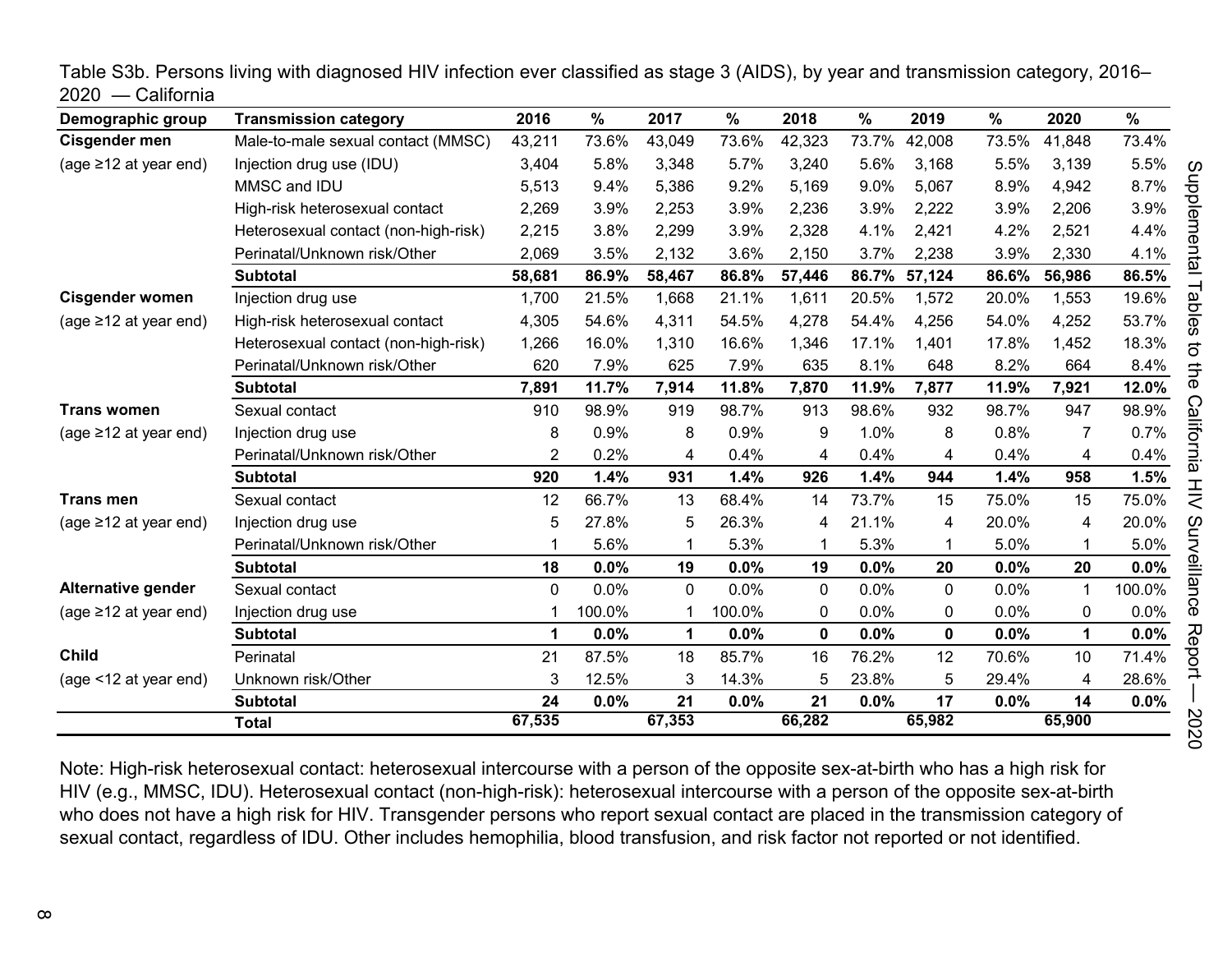## Supplemental Tables to the California HIV Surveillance Report — 2020

<span id="page-8-0"></span>

|  | Table S3c. Persons living with diagnosed HIV infection ever classified as stage 3 (AIDS), by year and local |  |  |  |
|--|-------------------------------------------------------------------------------------------------------------|--|--|--|
|  | health jurisdiction, 2016–2020 — California                                                                 |  |  |  |

|                                    |                | 2016          |                |                | 2017         |                |                | 2018         |                |                | 2019          |                |                | 2020         |                |
|------------------------------------|----------------|---------------|----------------|----------------|--------------|----------------|----------------|--------------|----------------|----------------|---------------|----------------|----------------|--------------|----------------|
| <b>County of current residence</b> | N              | $\frac{1}{6}$ | Rate           | N              | %            | Rate           | N              | %            | Rate           | N              | $\frac{1}{6}$ | Rate           | N              | %            | Rate           |
| Alameda                            | 3,465          | 5.1%          | 211.6          | 3,430          | 5.1%         | 207.7          | 3,320          | 5.0%         | 199.7          | 3,250          | 4.9%          | 194.1          | 3,163          | 4.8%         | 187.6          |
| Alpine                             | 2              | 0.0%          | 173.8          | $\overline{c}$ | 0.0%         | 174.5          | 2              | 0.0%         | 176.4          | $\overline{c}$ | 0.0%          | 177.3          | 2              | 0.0%         | 179.1          |
| Amador                             | 93             | 0.1%          | 252.4          | 108            | 0.2%         | 288.8          | 104            | 0.2%         | 272.6          | 89             | 0.1%          | 232.8          | 87             | 0.1%         | 225.8          |
| Butte                              | 145            | 0.2%          | 64.5           | 150            | 0.2%         | 66.2           | 152            | 0.2%         | 66.9           | 143            | 0.2%          | 65.9           | 140            | 0.2%         | 64.3           |
| Calaveras                          | 28             | 0.0%          | 62.6           | 26             | 0.0%         | 58.2           | 28             | 0.0%         | 62.8           | 29             | 0.0%          | 65.3           | 27             | $0.0\%$      | 61.0           |
| Colusa                             | 2              | 0.0%          | 9.1            | 4              | 0.0%         | 18.0           | 6              | 0.0%         | 27.0           | 5              | 0.0%          | 22.2           | 6              | 0.0%         | 26.6           |
| Contra Costa                       | 1,422          | 2.1%          | 125.8          | 1,384          | 2.1%         | 121.6          | 1,389          | 2.1%         | 121.1          | 1,359          | 2.1%          | 117.9          | 1,380          | 2.1%         | 119.0          |
| Del Norte                          | 13             | 0.0%          | 48.2           | 12             | 0.0%         | 44.8           | 13             | 0.0%         | 47.4           | 16             | $0.0\%$       | 58.1           | 17             | $0.0\%$      | 61.7           |
| El Dorado                          | 96             | 0.1%          | 52.1           | 102            | 0.2%         | 54.7           | 109            | 0.2%         | 57.6           | 111            | 0.2%          | 58.1           | 110            | 0.2%         | 57.0           |
| Fresno                             | 986            | 1.5%          | 99.7           | 1,015          | 1.5%         | 101.6          | 1,018          | 1.5%         | 100.7          | 1,033          | 1.6%          | 101.1          | 1,059          | 1.6%         | 102.6          |
| Glenn                              | 11             | 0.0%          | 38.7           | 12             | 0.0%         | 41.9           | 12             | 0.0%         | 41.7           | 12             | 0.0%          | 41.1           | 13             | 0.0%         | 44.3           |
| Humboldt                           | 105            | 0.2%          | 77.3           | 99             | 0.1%         | 72.9           | 97             | 0.1%         | 71.4           | 100            | 0.2%          | 74.1           | 89             | 0.1%         | 66.4           |
| Imperial                           | 164            | 0.2%          | 88.0           | 173            | 0.3%         | 92.1           | 175            | 0.3%         | 92.6           | 179            | 0.3%          | 94.2           | 183            | 0.3%         | 95.5           |
| Inyo                               | 14             | 0.0%          | 75.2           | 12             | 0.0%         | 64.6           | 10             | 0.0%         | 54.0           | 10             | 0.0%          | 54.2           | 12             | 0.0%         | 65.0           |
| Kern                               | 820            | 1.2%          | 92.4           | 844            | 1.3%         | 94.0           | 863            | 1.3%         | 95.1           | 865            | 1.3%          | 94.3           | 929            | 1.4%         | 100.2          |
| Kings                              | 91             | 0.1%          | 61.0           | 89             | 0.1%         | 59.0           | 93             | 0.1%         | 60.7           | 97             | 0.1%          | 62.8           | 96             | 0.1%         | 61.4           |
| Lake                               | 91             | 0.1%          | 141.2          | 94             | 0.1%         | 144.9          | 96             | 0.1%         | 147.6          | 90             | 0.1%          | 138.7          | 87             | 0.1%         | 134.1          |
| Lassen                             | 10             | 0.0%          | 32.8           | 9              | 0.0%         | 29.5           | 7              | 0.0%         | 22.9           | 9              | 0.0%          | 30.1           | 8              | $0.0\%$      | 26.6           |
| Los Angeles                        | 25,404         | 37.6%         | 248.8          | 25,169         | 37.4%        | 245.4          | 24,765         | 37.4%        | 241.1          | 24,694         | 37.4%         | 240.7          | 24,629         | 37.4%        | 240.1          |
| Madera                             | 101            | 0.1%          | 65.1           | 102            | 0.2%         | 65.1           | 101            | 0.2%         | 63.7           | 103            | 0.2%          | 64.8           | 110            | 0.2%         | 68.7           |
| Marin                              | 461            | 0.7%          | 175.6          | 442            | 0.7%         | 168.7          | 441            | 0.7%         | 168.1          | 448            | 0.7%          | 171.2          | 424            | 0.6%         | 162.6          |
| Mariposa                           | 12             | 0.0%          | 66.4           | 12             | 0.0%         | 66.7           | 13             | 0.0%         | 72.6           | 13             | 0.0%          | 72.8           | 10             | 0.0%         | 56.2           |
| Mendocino                          | 109            | 0.2%          | 122.9          | 105            | 0.2%         | 118.0          | 96             | 0.1%         | 108.0          | 92             | 0.1%          | 103.8          | 94             | 0.1%         | 106.3          |
| Merced                             | 136            | 0.2%          | 50.0           | 149            | 0.2%         | 53.9           | 142            | 0.2%         | 50.8           | 143            | 0.2%          | 50.5           | 158            | 0.2%         | 55.0           |
| Modoc                              | 0              | 0.0%          | 0.0            | 0              | 0.0%         | 0.0            | 1              | 0.0%         | 10.5           | 2              | 0.0%          | 21.1           | 2              | $0.0\%$      | 21.1           |
| Mono                               | 4              | 0.0%          | 28.9           | 5              | 0.0%         | 36.0           | 5              | 0.0%         | 36.2           | 4              | 0.0%          | 28.8           | 5              | 0.0%         | 35.8           |
| Monterey                           | 414            | 0.6%          | 94.1           | 415            | 0.6%         | 93.9           | 398            | 0.6%         | 89.6           | 403            | 0.6%          | 90.2           | 402            | 0.6%         | 89.6           |
| Napa                               | 149            | 0.2%          | 105.3          | 153            | 0.2%         | 108.5          | 149            | 0.2%         | 106.0          | 147            | $0.2\%$       | 105.0          | 150            | 0.2%         | 107.4          |
| Nevada                             | 74             | 0.1%          | 75.3           | 76             | 0.1%         | 77.2           | 74             | 0.1%         | 75.0           | 73             | 0.1%          | 74.0           | 69             | 0.1%         | 69.9           |
| Orange                             | 3,514          | 5.2%          | 110.5          | 3,480          | 5.2%         | 108.6          | 3,380          | 5.1%         | 105.1          | 3,355          | 5.1%          | 104.2          | 3,384          | 5.1%         | 104.8          |
| Placer                             | 180            | 0.3%          | 47.8           | 186            | 0.3%         | 48.6           | 191            | 0.3%         | 49.1           | 196            | 0.3%          | 49.7           | 206            | 0.3%         | 51.4           |
| Plumas                             | 7              | 0.0%          | 37.3           | 9              | 0.0%         | 48.0           | 8              | 0.0%         | 42.8           | 8              | 0.0%          | 42.4           | 9              | 0.0%         | 47.4           |
| Riverside                          | 4,089<br>2,083 | 6.1%<br>3.1%  | 173.2<br>138.4 | 4,436<br>2,077 | 6.6%<br>3.1% | 185.4<br>136.6 | 4,490<br>2,078 | 6.8%<br>3.1% | 185.5<br>135.2 | 4,562<br>2,081 | 6.9%<br>3.2%  | 186.7<br>134.0 | 4,658          | 7.1%<br>3.2% | 188.7<br>133.9 |
| Sacramento<br>San Benito           | 25             | 0.0%          | 41.9           | 33             | $0.0\%$      | 54.7           | 30             | $0.0\%$      | 48.8           | 33             | 0.1%          | 52.6           | 2,100<br>36    | 0.1%         | 56.2           |
| San Bernardino                     | 2,101          | 3.1%          | 98.0           | 2,150          | 3.2%         | 99.4           | 2,237          | 3.4%         | 102.7          | 2,289          | 3.5%          | 104.2          | 2,289          | 3.5%         | 103.2          |
| San Diego                          | 6,712          | 9.9%          | 203.7          | 6,709          | 10.0%        | 202.2          | 6,541          | 9.9%         | 195.6          | 6,468          | 9.8%          | 192.6          | 6,457          | 9.8%         | 191.6          |
| San Francisco                      | 6,879          | 10.2%         | 788.6          | 6,630          | 9.8%         | 753.1          | 6,375          | 9.6%         | 719.0          | 6,202          | 9.4%          | 697.4          | 6,033          | 9.2%         | 676.1          |
| San Joaquin                        | 701            | 1.0%          | 94.9           | 680            | 1.0%         | 90.7           | 680            | 1.0%         | 89.4           | 682            | 1.0%          | 88.4           | 703            | 1.1%         | 89.8           |
| San Luis Obispo                    | 223            | 0.3%          | 80.2           | 230            | 0.3%         | 82.6           | 182            | 0.3%         | 65.2           | 191            | 0.3%          | 68.5           | 188            | 0.3%         | 67.4           |
| San Mateo                          | 819            | 1.2%          | 106.6          | 815            | 1.2%         | 105.6          | 791            | 1.2%         | 102.1          | 782            | 1.2%          | 100.7          | 748            | 1.1%         | 96.1           |
| Santa Barbara                      | 334            | 0.5%          | 74.7           | 279            | 0.4%         | 62.0           | 282            | 0.4%         | 62.3           | 283            | 0.4%          | 62.3           | 282            | 0.4%         | 61.8           |
| Santa Clara                        | 1,932          | 2.9%          | 99.9           | 1,912          | 2.8%         | 98.3           | 1,849          | 2.8%         | 94.5           | 1,848          | 2.8%          | 94.2           | 1,835          | 2.8%         | 93.3           |
| Santa Cruz                         | 265            | 0.4%          | 96.1           | 267            | 0.4%         | 96.8           | 268            | 0.4%         | 97.4           | 268            | 0.4%          | 97.6           | 265            | 0.4%         | 96.7           |
| Shasta                             | 104            | 0.2%          | 58.6           | 110            | 0.2%         | 61.7           | 107            | 0.2%         | 60.0           | 107            | 0.2%          | 60.1           | 106            | 0.2%         | 59.6           |
| Sierra                             | 2              | 0.0%          | 63.6           | $\overline{c}$ | 0.0%         | 63.5           | 2              | 0.0%         | 63.8           | 2              | 0.0%          | 64.1           | $\overline{c}$ | 0.0%         | 64.2           |
| Siskiyou                           | 39             | 0.1%          | 87.8           | 38             | 0.1%         | 85.9           | 41             | 0.1%         | 92.9           | 40             | 0.1%          | 90.8           | 38             | 0.1%         | 86.5           |
| Solano                             | 742            | 1.1%          | 171.2          | 728            | 1.1%         | 166.5          | 710            | 1.1%         | 161.4          | 714            |               | 1.1% 161.5     | 717            | 1.1%         | 161.4          |
| Sonoma                             | 895            | 1.3%          | 177.9          | 875            | 1.3%         | 173.9          | 845            | 1.3%         | 168.8          | 830            |               | 1.3% 166.5     | 830            | 1.3%         | 167.1          |
| Stanislaus                         | 439            | 0.7%          | 80.8           | 451            | 0.7%         | 82.0           | 454            | 0.7%         | 81.9           | 460            | 0.7%          | 82.4           | 460            | 0.7%         | 81.8           |
| Sutter                             | 44             | 0.1%          | 45.0           | 50             | 0.1%         | 50.3           | 53             | 0.1%         | 52.3           | 55             | 0.1%          | 53.1           | 52             | 0.1%         | 49.2           |
| Tehama                             | 25             | 0.0%          | 39.1           | 27             | 0.0%         | 42.1           | 21             | 0.0%         | 32.5           | 24             | 0.0%          | 36.7           | 24             | 0.0%         | 36.4           |
| Trinity                            | 10             | 0.0%          | 74.1           | 10             | 0.0%         | 74.3           | $\overline{7}$ | 0.0%         | 52.3           | 8              | 0.0%          | 59.8           | 7              | 0.0%         | 52.4           |
| Tulare                             | 208            | 0.3%          | 44.5           | 215            | 0.3%         | 45.5           | 226            | 0.3%         | 47.5           | 225            | 0.3%          | 46.9           | 231            | 0.4%         | 47.7           |
| Tuolumne                           | 24             | 0.0%          | 45.0           | 24             | 0.0%         | 45.4           | 30             | 0.0%         | 56.8           | 29             | 0.0%          | 55.2           | 33             | 0.1%         | 63.0           |
| Ventura                            | 531            | 0.8%          | 62.3           | 545            | 0.8%         | 63.8           | 530            | 0.8%         | 61.9           | 524            | 0.8%          | 61.4           | 542            | 0.8%         | 63.6           |
| Yolo                               | 138            | 0.2%          | 63.6           | 143            | 0.2%         | 65.1           | 148            | 0.2%         | 66.7           | 152            | 0.2%          | 68.2           | 157            | 0.2%         | 70.2           |
| Yuba                               | 48             | 0.1%          | 63.7           | 49             | 0.1%         | 63.9           | 47             | 0.1%         | 60.7           | 43             | 0.1%          | 54.9           | 47             | 0.1%         | 59.3           |
| <b>Total</b>                       | 67,535         |               | 171.8          | 67,353         |              | 170.1          | 66,282         |              | 166.5          | 65,982         |               | 165.1          | 65,900         |              | 164.2          |
| Berkeley city                      | 261            | 0.4%          | 214.8          | 252            | 0.4%         | 206.6          | 233            | 0.4%         | 191.5          | 222            |               | 0.3% 182.9     | 232            | 0.4%         | 186.6          |
| Long Beach city                    | 2,564          | 3.8%          | 546.1          | 2,478          | 3.7%         | 530.2          | 2,300          | 3.5%         | 492.1          | 2,305          |               | 3.5% 498.2     | 2,280          | 3.5%         | 488.5          |
| Pasadena city                      | 310            | 0.5%          | 221.0          | 300            |              | 0.4% 212.4     | 304            |              | 0.5% 215.2     | 296            |               | 0.4% 209.9     | 304            | 0.5%         | 219.2          |

Note: Rates are per 100,000 population. Numbers for the city health jurisdictions of Berkeley, Long Beach and Pasadena are subsets of the numbers for the counties in which they are located (numbers on Alameda, and Los Angeles counties (above) include the respective city LHJ numbers).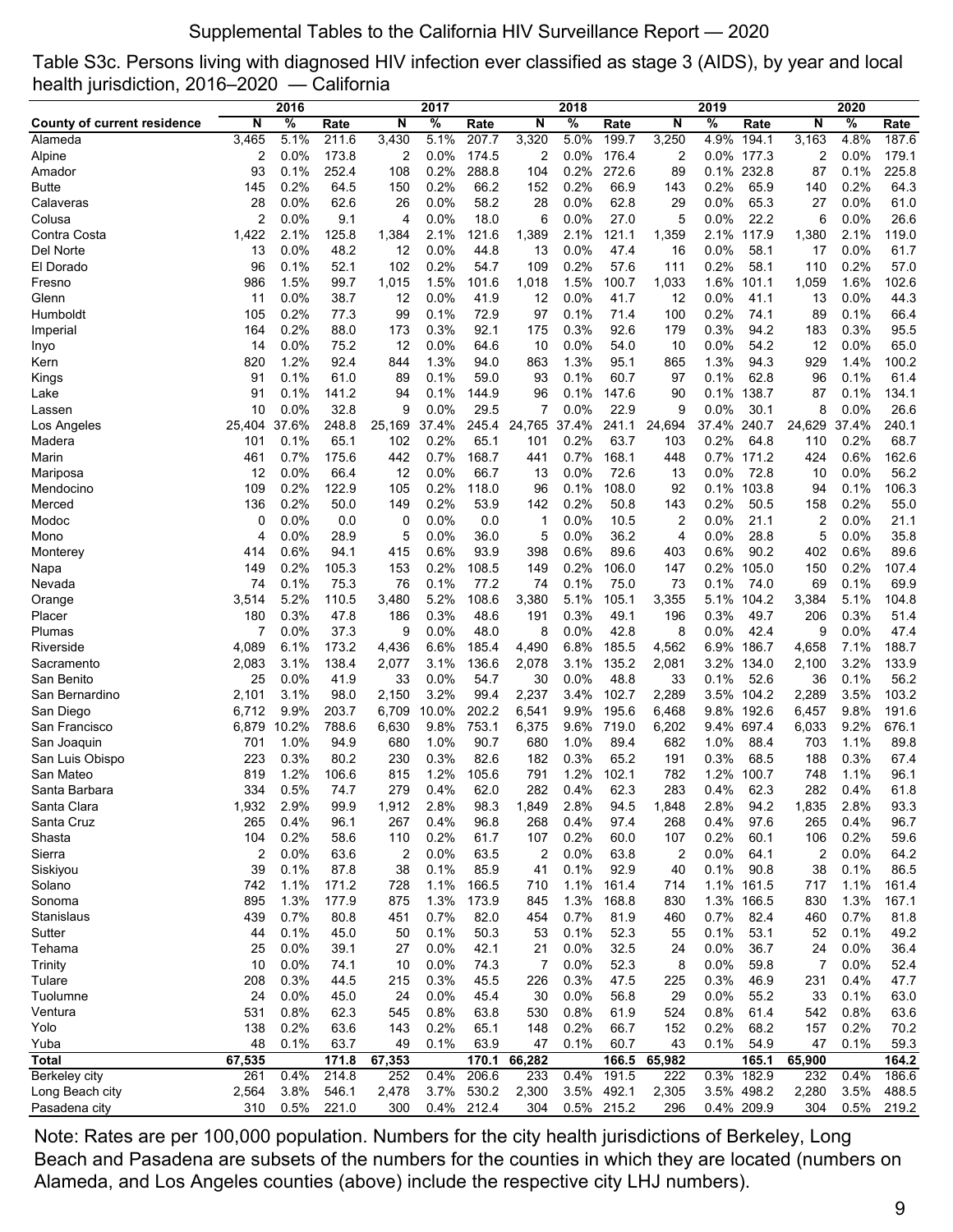<span id="page-9-0"></span>Table S4a. Persons living with diagnosed HIV infection ever classified as stage 3 (AIDS), by race/ethnicity, and selected demographic characteristics, 2020—California

|                         |                             |              | American<br>Indian/<br>Alaska<br><b>Native</b> |            | Asian                    |             | Black/<br>African<br>American |                | Latinx |     | <b>Native</b><br>Hawaiian/<br><b>Pacific</b><br><b>Islander</b> |                   | White |          | <b>Multiple</b><br>Races |                    | <b>Total</b> |
|-------------------------|-----------------------------|--------------|------------------------------------------------|------------|--------------------------|-------------|-------------------------------|----------------|--------|-----|-----------------------------------------------------------------|-------------------|-------|----------|--------------------------|--------------------|--------------|
| <b>Characteristic</b>   |                             | N            | Rate                                           | N          | Rate                     | N           | Rate                          | N              | Rate   | N   | Rate                                                            | N                 | Rate  | N        | Rate                     | N                  | Rate         |
| Age at year end (years) | 0 to 11                     | $\mathbf{0}$ | 0.0                                            |            | 0.1                      | 4           | 1.2                           | 6              | 0.2    | 0   | 0.0                                                             |                   | 0.1   | 2        | 0.8                      | 14                 | 0.2          |
|                         | 12 to 14                    | 0            | 0.0                                            |            | 0.5                      | 2           | 2.4                           | 2              | 0.2    | 0   | 0.0                                                             | 2                 | 0.5   | 2        | 3.2                      | 9                  | 0.6          |
|                         | 15 to 17                    | 0            | 0.0                                            |            | 0.5                      | 4           | 4.9                           | $\overline{7}$ | 0.9    | 1   | 17.8                                                            |                   | 0.2   | 2        | 3.5                      | 16                 | 1.0          |
|                         | 18 to 19                    | 0            | 0.0                                            | 2          | 1.2                      | 4           | 5.3                           | 9              | 1.5    | 0   | 0.0                                                             | 2                 | 0.6   | 2        | 5.2                      | 19                 | 1.5          |
|                         | 20 to 24                    | 0            | 0.0                                            | 13         | 3.0                      | 69          | 36.2                          | 150            | 10.8   | 0   | 0.0                                                             | 30                | 3.3   | 8        | 8.7                      | 270                | 8.9          |
|                         | 25 to 29                    |              | 5.0                                            | 55         | 13.5                     | 256         | 130.3                         | 651            | 51.4   | 5   | 48.4                                                            | 149               | 17.7  | 45       | 63.6                     | 1.163              | 41.3         |
|                         | 30 to 34                    | 3            | 17.2                                           | 128        | 30.7                     | 553         | 317.3                         | 1,328          | 116.5  | 10  | 106.4                                                           | 377               | 45.5  | 107      | 199.9                    | 2,506              | 94.9         |
|                         | 35 to 39                    | 11           | 71.9                                           | 193        | 41.6                     | 652         | 406.9                         | 2.142          | 185.0  | 11  | 116.3                                                           | 662               | 74.0  | 166      | 339.1                    | 3,837              | 139.5        |
|                         | 40 to 44                    | 12           | 86.9                                           | 261        | 59.0                     | 698         | 460.5                         | 2,885          | 271.7  | 10  | 105.4                                                           | 888               | 109.7 | 192      | 472.3                    |                    | 4,946 195.5  |
|                         | 45 to 49                    | 13           | 107.1                                          | 356        | 79.9                     | 966         | 661.0                         | 3,563          | 359.1  | 13  | 144.8                                                           | 1,477             | 181.8 | 235      | 681.2                    | 6,623 270.1        |              |
|                         | 50 to 54                    | 31           | 252.5                                          | 457        | 109.7                    | 1,634       | ,021.7                        | 4,932          | 530.8  | 17  | 196.6                                                           | 3,320 354.3       |       | 340      | 1,065.4                  | 10,732 430.1       |              |
|                         | 55 to 59                    | 38           | 278.1                                          | 409        | 101.3                    | 2,157       | ,298.8                        | 4,944          | 617.9  | 20  | 210.0                                                           | 5,512 501.9       |       | 407      | 1,302.6                  | 13,487 534.7       |              |
|                         | 60 to 64                    | 19           | 138.7                                          | 297        | 77.5                     | 1.781       | .185.1                        | 3,128          | 481.8  | 9   | 105.5                                                           | 4,666             | 409.1 | 300      | 1.104.7                  | 10,200 429.9       |              |
|                         | 65 to 74                    | 18           | 96.                                            | 316        | 51.5                     | 1,651       | 815.7                         | 2,550          | 315.7  | 11  | 99.2                                                            | 5.045             | 262.5 | 288      | 790.0                    | 9,881              | 273.5        |
|                         | $\geq 75$                   | 3            | 28.2                                           | 69         | 15.6                     | 316         | 241.8                         | 587            | 113.0  | 2   | 30.2                                                            | 1,173             | 78.0  | 47       | 199.2                    | 2,197              | 83.4         |
| Gender                  | Cisgender men               | 120          | 119.7                                          | 2,175      | 74.2                     | 8,013       | 664.0                         | 23,307         | 295.7  | 89  | 131.8                                                           | 21,486            | 293.8 | 1,804    | 411.1                    | 56,997             | 285.8        |
|                         | Cisgender women             | 29           | 27.4                                           | 338        | 10.4                     | 2,476       | 208.6                         | 3,065          | 39.6   | 15  | 22.0                                                            | 1,714             | 23.2  | 286      | 63.9                     | 7,924              | 39.3         |
|                         | Trans women                 | 0            |                                                | 46         |                          | 252         | $\overline{\phantom{a}}$      | 500            |        | 5   |                                                                 | 102               |       | 53       |                          | 958                |              |
|                         | Trans men                   | 0            |                                                | 0          | $\overline{\phantom{a}}$ | 6           | $\overline{\phantom{0}}$      | 11             |        | 0   |                                                                 | 3                 |       | 0        |                          | 20                 |              |
|                         | Alternative gender identity | $\Omega$     |                                                | O          |                          | $\mathbf 0$ |                               |                |        | U   |                                                                 | O                 |       | $\Omega$ |                          |                    |              |
|                         | Total                       | 149          |                                                | 72.3 2,559 | 41.3                     | 10,747      | 449.0                         | 26,884         | 172.1  | 109 |                                                                 | 80.3 23,305 158.6 |       | 2,143    |                          | 241.7 65,900 164.2 |              |

Note: Rates are per 100,000 population. Dash (—) indicates rates not calculated due to unknown population denominators. Until 2003, Asian/Native Hawaiian/Pacific Islander was classified as a single category; therefore persons with race/ethnicity data only available prior to 2003 are classified as Asian because they cannot be disaggregated. There were four persons diagnosed and living with HIV in California with an unknown race/ethnicity.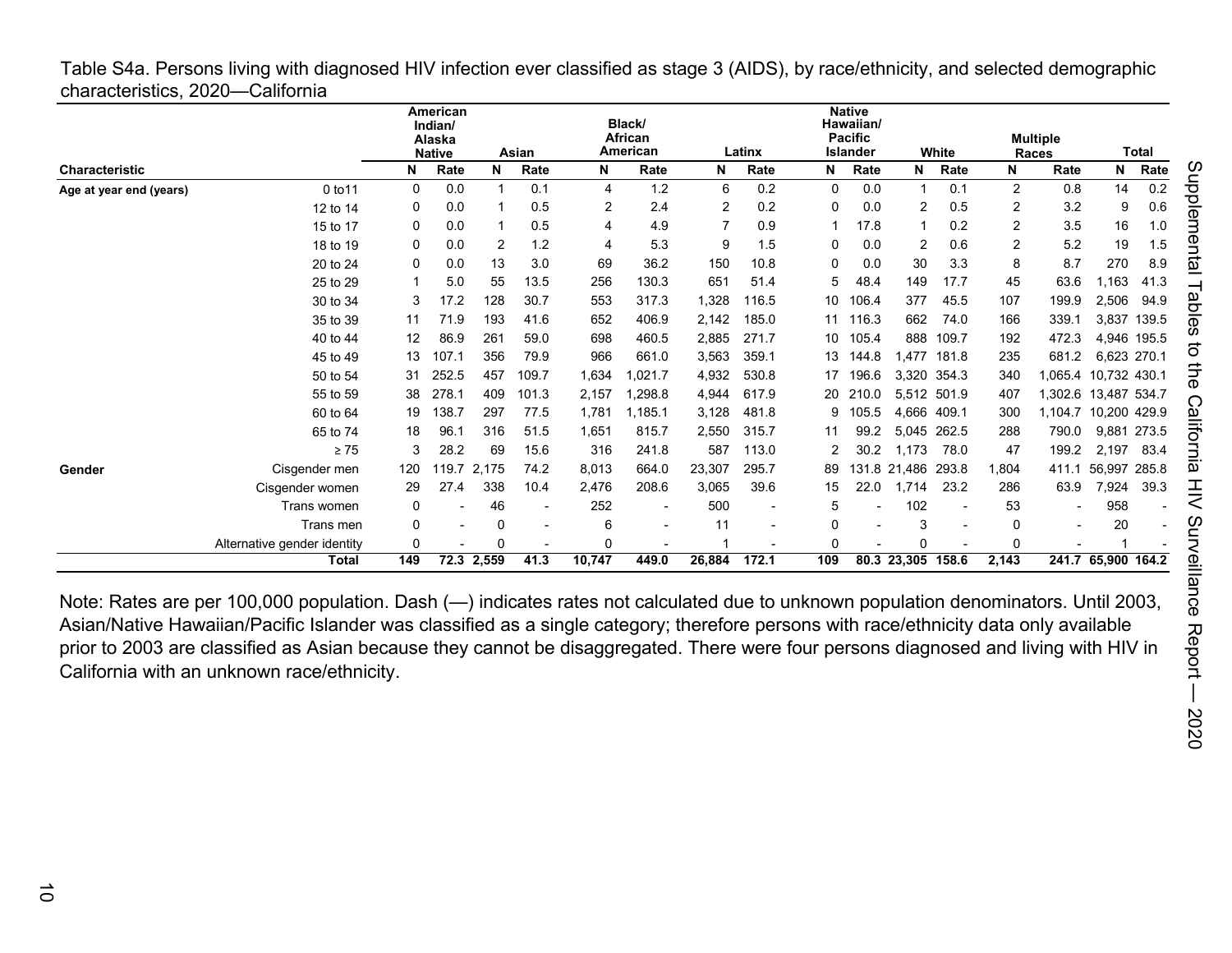<span id="page-10-0"></span>Table S4b. Persons living with diagnosed HIV infection ever classified as stage 3 (AIDS), by race/ethnicity and transmission category, 2020—California

|                             |                                      |              | American<br>Indian/<br>Alaska<br><b>Native</b><br>%<br>N<br>N |              |            |                | Black/<br>African |                |             |              | <b>Native</b><br>Hawaiian/<br><b>Pacific</b> |              |            |                | <b>Multiple</b> |                |    |
|-----------------------------|--------------------------------------|--------------|---------------------------------------------------------------|--------------|------------|----------------|-------------------|----------------|-------------|--------------|----------------------------------------------|--------------|------------|----------------|-----------------|----------------|----|
|                             |                                      |              |                                                               |              | Asian<br>% |                | American          | N              | Latinx<br>% | N            | Islander<br>%                                | N            | White<br>% | N              | Races           | <b>Total</b>   |    |
| Demographic group           | <b>Transmission category</b>         |              |                                                               |              |            | N              | %                 |                |             |              |                                              |              |            |                | %               | N              | U  |
| Cisgender men               | Male-to-male sexual contact (MMSC)   | 74           | 61.7%                                                         | 1,693        | 77.9%      | 4,894          | 61.1%             | 17,022         | 73.0%       | 66           | 74.2%                                        | 16,787       | 78.1%      | 1,311          | 72.8%           | 41,848         | đ  |
| (age $\geq$ 12 at year end) | Injection drug use (IDU)             | 18           | 15.0%                                                         | 45           | 2.1%       | 778            | 9.7%              | 1,166          | 5.0%        | 3            | 3.4%                                         | 1,035        | 4.8%       | 94             | 5.2%            | 3,139          | P  |
|                             | MMSC and IDU                         | 18           | 15.0%                                                         | 91           | 4.2%       | 745            | 9.3%              | 1,536          | 6.6%        | 6            | 6.7%                                         | 2,33'        | 10.8%      | 215            | 11.9%           | 4,942          | መ  |
|                             | High-risk heterosexual contact       | 3            | 2.5%                                                          | 100          | 4.6%       | 613            | 7.7%              | 1,025          | 4.4%        | $\Omega$     | 0.0%                                         | 409          | 1.9%       | 54             | 3.0%            | 2,206          |    |
|                             | Heterosexual contact (non-high-risk) | 3            | 2.5%                                                          | 130          | 6.0%       | 519            | 6.5%              | 1,372          | 5.9%        | 8            | 9.0%                                         | 428          | 2.0%       | 61             | 3.4%            | 2,521          |    |
|                             | Perinatal/Unknown risk/Other         |              | 3.3%                                                          | 115          | 5.3%       | 461            | 5.8%              | 1.181          | 5.1%        | 6            | 6.7%                                         | 496          | 2.3%       | 67             | 3.7%            | 2,330          | ឆ  |
|                             | Subtotal                             | 120          | 80.5%                                                         | 2,174        | 85.0%      | 8,010          | 74.5%             | 23,302         | 86.7%       | 89           | 81.7%                                        | 21,486       | 92.2%      | 1,802          | 84.1%           | 56,986         |    |
| Cisgender women             | Injection drug use                   | 12           | 41.4%                                                         | 18           | 5.3%       | 503            | 20.3%             | 390            | 12.7%       | 2            | 13.3%                                        | 563          | 32.9%      | 65             | 22.7%           | 1,553          | gε |
| (age $\geq$ 12 at year end) | High-risk heterosexual contact       | 10           | 34.5%                                                         | 223          | 66.0%      | 1.253          | 50.6%             | 1.778          | 58.0%       | 8            | 53.3%                                        | 848          | 49.5%      | 132            | 46.2%           | 4,252          |    |
|                             | Heterosexual contact (non-high-risk) | 5            | 17.2%                                                         | 70           | 20.7%      | 504            | 20.4%             | 604            | 19.7%       | 5            | 33.3%                                        | 201          | 11.7%      | 63             | 22.0%           | 1,452          | S  |
|                             | Perinatal/Unknown risk/Other         |              | 6.9%                                                          | 27           | 8.0%       | 215            | 8.7%              | 292            | 9.5%        | 0            | 0.0%                                         | 101          | 5.9%       | 26             | 9.1%            | 664            | ධි |
|                             | Subtotal                             | 29           | 19.5%                                                         | 338          | 13.2%      | 2.475          | 23.0%             | 3.064          | 11.4%       | 15           | 13.8%                                        | 1.713        | 7.4%       | 286            | 13.3%           | 7,921          | −  |
| <b>Trans women</b>          | Sexual contact                       | $\Omega$     | 0.0%                                                          | 46           | 100.0%     | 248            | 98.4%             | 495            | 99.0%       | 5            | 100.0%                                       | 101          | 99.0%      | 52             | 98.1%           | 947            | Φ  |
| (age $\geq$ 12 at year end) | Injection drug use (IDU)             | 0            | 0.0%                                                          | $\Omega$     | 0.0%       | $\overline{2}$ | 0.8%              | 3              | 0.6%        | 0            | 0.0%                                         |              | 1.0%       |                | 1.9%            |                |    |
|                             | Perinatal/Unknown risk/Other         | $\Omega$     | 0.0%                                                          | $\Omega$     | 0.0%       | $\overline{2}$ | 0.8%              | $\overline{2}$ | 0.4%        | $\Omega$     | 0.0%                                         |              | 0.0%       | 0              | 0.0%            | $\overline{4}$ | ω  |
|                             | <b>Subtotal</b>                      | 0            | 0.0%                                                          | 46           | 1.8%       | 252            | 2.3%              | 500            | 1.9%        | 5            | 4.6%                                         | 102          | 0.4%       | 53             | 2.5%            | 958            | ā  |
| <b>Trans men</b>            | Sexual contact                       | $\Omega$     | 0.0%                                                          | $\Omega$     | 0.0%       | 5              | 83.3%             | 9              | 81.8%       | $\Omega$     | 0.0%                                         |              | 33.3%      | $\mathbf 0$    | 0.0%            | 15             |    |
| (age $\geq$ 12 at year end) | Injection drug use                   | 0            | 0.0%                                                          | $\Omega$     | 0.0%       |                | 16.7%             |                | 9.1%        | 0            | 0.0%                                         |              | 66.7%      | $\mathbf 0$    | 0.0%            | $\overline{4}$ | ω  |
|                             | Perinatal/Unknown risk/Other         | 0            | 0.0%                                                          | $\Omega$     | 0.0%       | $\Omega$       | 0.0%              |                | 9.1%        | $\Omega$     | 0.0%                                         |              | 0.0%       | 0              | 0.0%            |                |    |
|                             | Subtotal                             | $\mathbf{0}$ | 0.0%                                                          | $\mathbf{0}$ | 0.0%       | 6              | 0.1%              | 11             | 0.0%        | $\mathbf{0}$ | 0.0%                                         | 3            | 0.0%       | $\mathbf{0}$   | 0.0%            | 20             |    |
| Alternative gender          | Sexual contact                       | $\Omega$     | 0.0%                                                          | $\Omega$     | 0.0%       | $\Omega$       | 0.0%              |                | 100.0%      | $\Omega$     | 0.0%                                         | $\Omega$     | 0.0%       | $\Omega$       | 0.0%            |                |    |
| (age $\geq$ 12 at year end) | Perinatal/Unknown risk/Other         | 0            | 0.0%                                                          | $\Omega$     | 0.0%       | 0              | 0.0%              | $\Omega$       | 0.0%        | $\Omega$     | 0.0%                                         |              | 0.0%       | 0              | 0.0%            | 0              |    |
|                             | Subtotal                             | $\mathbf{0}$ | 0.0%                                                          | $\mathbf{0}$ | 0.0%       | $\mathbf 0$    | 0.0%              |                | 0.0%        | $\mathbf{0}$ | 0.0%                                         | $\mathbf{0}$ | 0.0%       | $\mathbf{0}$   | 0.0%            | 1              | መ  |
| Child                       | Perinatal                            | $\Omega$     | 0.0%                                                          | 1            | 100.0%     | $\overline{2}$ | 50.0%             | 4              | 66.7%       | $\Omega$     | 0.0%                                         |              | 100.0%     | $\overline{2}$ | 100.0%          | 10             |    |
| (age <12 at year end)       | Unknown risk/Other                   | 0            | 0.0%                                                          | $\Omega$     | 0.0%       | 2              | 50.0%             | 2              | 33.3%       | $\Omega$     | 0.0%                                         | $\Omega$     | 0.0%       | $\Omega$       | 0.0%            | $\overline{4}$ | ω  |
|                             | <b>Subtotal</b>                      | 0            | 0.0%                                                          |              | 0.0%       |                | $0.0\%$           | 6              | 0.0%        | $\mathbf{0}$ | 0.0%                                         |              | 0.0%       | $\overline{2}$ | 0.1%            | 14             | റ  |
|                             | <b>Total</b>                         | 149          |                                                               | 2,559        |            | 10,747         |                   | 26,884         |             | 109          |                                              | 23,305       |            | 2,143          |                 | 65,900         | ወ  |

Note: High-risk heterosexual contact: heterosexual intercourse with a person of the opposite sex-at-birth who has a high risk for HIV (e.g., MMSC, IDU). Heterosexual contact (non-high-risk): heterosexual intercourse with a person of the opposite sex-at-birth who does not have a high risk for HIV. Transgender persons who report sexual contact are placed in the transmission category of sexual contact, regardless of IDU. Other includes hemophilia, blood transfusion, and risk factor not reported or not identified. There were four persons diagnosed and living with HIV in California with an unknown race/ethnicity.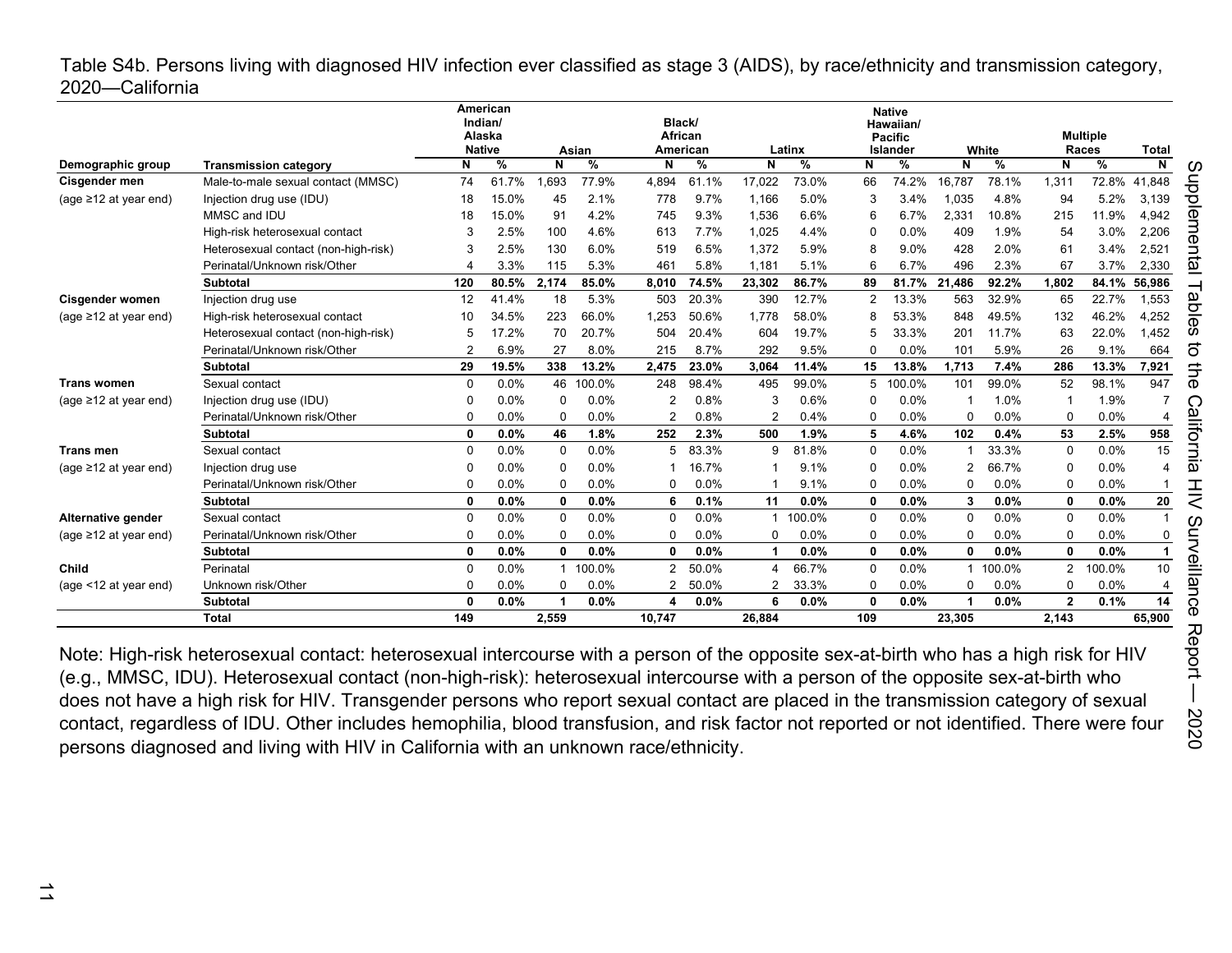## <span id="page-11-0"></span>**Technical Notes on the Supplemental Tables**

The information presented in this report is based on HIV surveillance data reported to the OA through December 31, 2021, allowing for a minimum of 12 months' reporting delay. Persons are presumed to reside in California if the most recent available address is located in the state.

The term HIV infection is defined as any diagnosis of HIV infection that met the CDC surveillance case definition, regardless of the stage of disease (stage 0, 1, 2, 3 [AIDS], or unknown) at time of initial diagnosis. The term "stage 3 (AIDS)" refers specifically to the subset of persons with diagnosed HIV whose infection was classified as stage 3 (AIDS) during a given year (for tables of persons newly diagnosed) or whose infection has ever been classified as stage 3 (AIDS) (for tables of persons living with diagnosed infection). Stage 3 HIV infection (AIDS) is diagnosed when the immune system of a person infected with HIV becomes severely compromised―defined as low CD4 cell count (<200 cells/µL), or the diagnosis of an AIDS-defining opportunistic infection or illness. This report does not include estimates of the number of persons who are infected with HIV, but not yet diagnosed. Because persons test at differing times after becoming infected, the number of persons with newly diagnosed HIV infection is not necessarily representative of persons newly infected with HIV (HIV incidence).

Please use caution when interpreting data on trends for groups with fewer than 20 cases. Small fluctuations from year to year can lead to dramatic changes in rates, which may not be indicative of changes in the epidemiology of HIV in these populations.

**Age:** Children refers to persons aged less than 12 years. For newly diagnosed persons, the age group is based on the date of diagnosis. For persons living with HIV, the age group is based on the age at the end of the specified calendar year. For deaths, the age group is based on the age at death.

**Gender:** Persons were classified as being transgender if a case report form affirming their transgender status was present in HIV surveillance data by December 31, 2021. Otherwise individuals were classified according to their sex-at-birth.

**Race and ethnicity:** Latinx persons can be of any race. Race/ethnicity data were collected using Asian/Native Hawaiian/Pacific Islander as a single category until 2003; therefore persons who were classified as Asian/Native Hawaiian/Pacific Islander prior to 2003 and for whom no subsequent race/ ethnicity information is available are classified as Asian, because they cannot be disaggregated. Although California Government Code Section 8310.5 requires CDPH to tabulate information by expanded ethnicities for each major Asian and Pacific Islander group, the data shown here are not disaggregated into those groups in order to maintain the confidentiality of these persons.

**Geography:** Jurisdiction of residence was determined at the time of diagnosis for newly diagnosed persons. For all living and deceased cases, jurisdiction of residence was based on the most recent available address.

**Transmission category:** Transmission category is the term for classifying cases based on a person's reported HIV risk factors. The classification is based on the CDC algorithm and results from selecting the single risk factor most likely to have been responsible for transmission, even if multiple risk factors were reported. The CDC hierarchy of risk factors, from most likely to lead to HIV transmission, to least likely, is as follows: male-to-male sexual contact (MMSC) and injection drug 12